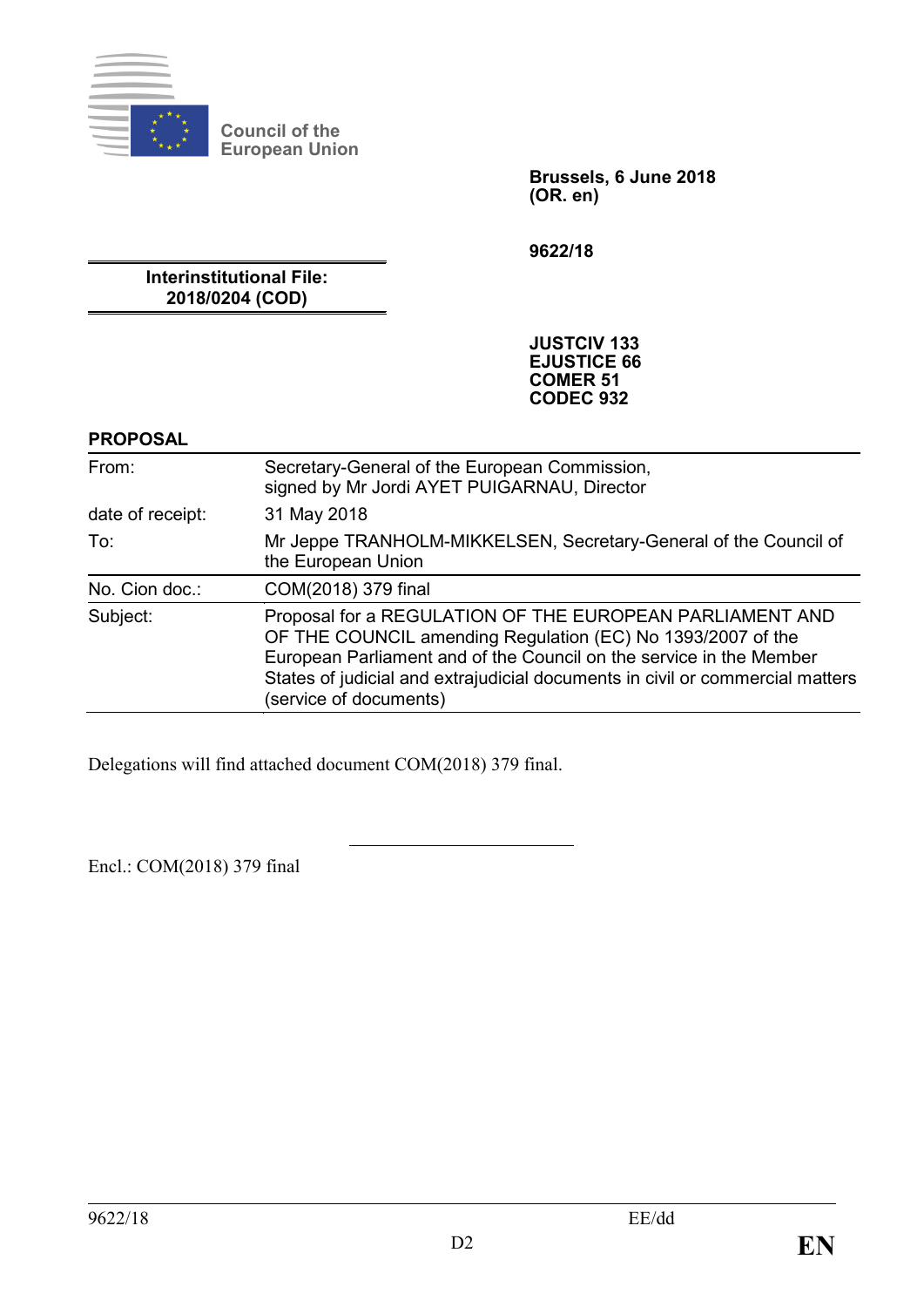

EUROPEAN **COMMISSION** 

> Brussels, 31.5.2018 COM(2018) 379 final

2018/0204 (COD)

Proposal for a

# **REGULATION OF THE EUROPEAN PARLIAMENT AND OF THE COUNCIL**

**amending Regulation (EC) No 1393/2007 of the European Parliament and of the Council on the service in the Member States of judicial and extrajudicial documents in civil or commercial matters (service of documents)**

{SEC(2018) 272 final} - {SWD(2018) 286 final} - {SWD(2018) 287 final}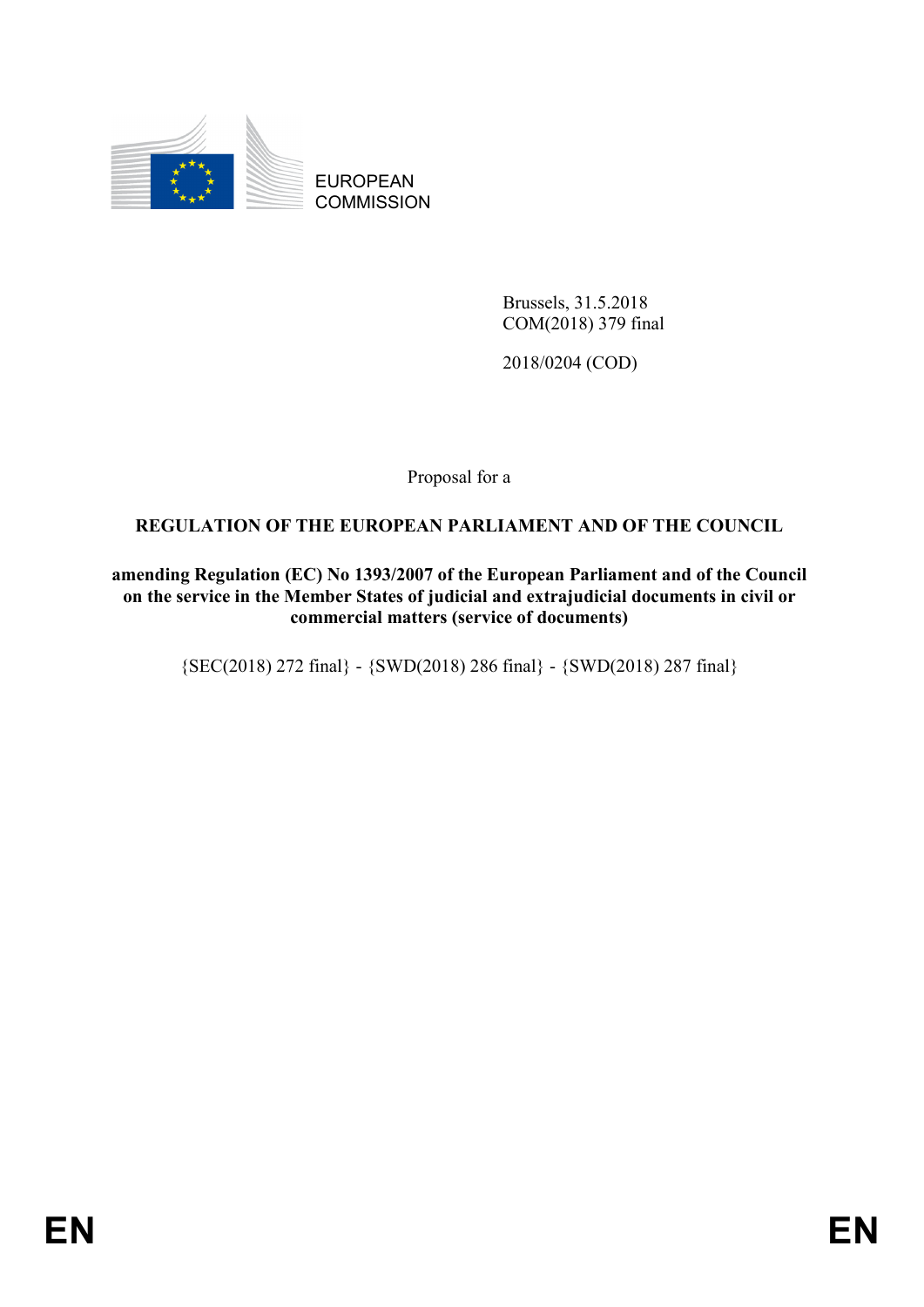### **EXPLANATORY MEMORANDUM**

### **1. CONTEXT OF THE PROPOSAL**

### **• Reasons for and objectives of the proposal**

Among the EU's tasks is that of developing a European area of justice in civil matters based on the principles of mutual trust and the mutual recognition of judgments. The area of justice requires judicial cooperation across borders. For this purpose, and to facilitate the proper functioning of the internal market, the EU has adopted legislation on the cross-border service of judicial documents<sup>[1](#page-2-0)</sup> and on cooperation in the taking of evidence<sup>[2](#page-2-1)</sup>. These instruments are crucial in the regulation of judicial assistance in civil and commercial matters between the Member States. Their common purpose is to provide an efficient framework for cross-border judicial cooperation. They have replaced the earlier international, more cumbersome system of the Hague Conventions<sup>[3](#page-2-2)</sup> between the Member States<sup>[4](#page-2-3)</sup>.

This legislation on judicial cooperation has a real impact on the everyday lives of EU citizens, be it as private individuals or business operators. It is applied in judicial proceedings with cross-border implications, where its proper functioning is indispensable to ensuring access to justice and fair trials (e.g. the failure to properly serve the document initiating proceedings is by far the most often used justification for refusing the recognition and enforcement of judgments<sup>[5](#page-2-4)</sup>). The efficiency of the framework of international judicial assistance has a direct impact on how the citizens involved in such cross-border disputes perceive the functioning of the judiciary and the rule of law in the Member States.

Smooth cooperation between courts is also necessary for the proper functioning of the internal market. In 2018, approximately 3.4 million civil and commercial court proceedings in the EU have cross-border implications<sup>[6](#page-2-5)</sup>. In most of these cases (namely in those where at least one

<span id="page-2-0"></span><sup>&</sup>lt;sup>1</sup> Regulation (EC) No 1393/2007 of the European Parliament and of the Council of 13 November 2007 on the service in the Member States of judicial and extrajudicial documents in civil or commercial matters (service of documents), and repealing Council Regulation (EC) No 1348/2000 (OJ L 324, 10.12.2007, p. 79).

<span id="page-2-1"></span><sup>&</sup>lt;sup>2</sup> Council Regulation (EC) No 1206/2001 of 28 May 2001 on cooperation between the courts of the Member States in the taking of evidence in civil or commercial matters (OJ L 174, 27.6.2001, p. 1).

<span id="page-2-2"></span><sup>&</sup>lt;sup>3</sup> Convention of 15 November 1965 on the service abroad of judicial and extrajudicial documents in civil or commercial matters; Convention of 18 March 1970 on the taking of evidence abroad in civil or commercial matters.

<span id="page-2-3"></span><sup>&</sup>lt;sup>4</sup> The Regulations apply to all EU countries except Denmark. On 19 October 2005, Denmark concluded a parallel agreement with the European Community on the service of judicial and extrajudicial documents in civil or commercial matters, which extends to Denmark the provisions of the Regulation on the service of documents and its implementing measures. The agreement entered into force on 1 July 2007. See OJ L 300 of 17.11.2005, p. 55 and OJ L 120 of 5.5.2006, p. 23. Needs to be aligned to the other footnotes

<span id="page-2-4"></span><sup>&</sup>lt;sup>5</sup> An evaluation study of national procedural laws and practices in terms of their impact on the free circulation of judgments and on the equivalence and effectiveness of the procedural protection of consumers under EU consumer law (carried out by a consortium led by MPI Luxembourg), final report, June 2017, available at [https://publications.europa.eu/en/publication-detail/-/publication/531ef49a-](https://publications.europa.eu/en/publication-detail/-/publication/531ef49a-9768-11e7-b92d-01aa75ed71a1/language-en)[9768-11e7-b92d-01aa75ed71a1/language-en,](https://publications.europa.eu/en/publication-detail/-/publication/531ef49a-9768-11e7-b92d-01aa75ed71a1/language-en) pp.60-61. Hereinafter referred to as the '2017 MPI Study'.

<span id="page-2-5"></span><sup>6</sup> This figure reflects estimates from Deloitte's economic study supporting the impact assessment. The estimates are based on data from Eurostat, the Council of Europe European Commission for the efficiency of justice (CEPEJ), and the European Commission, and information gathered in the course of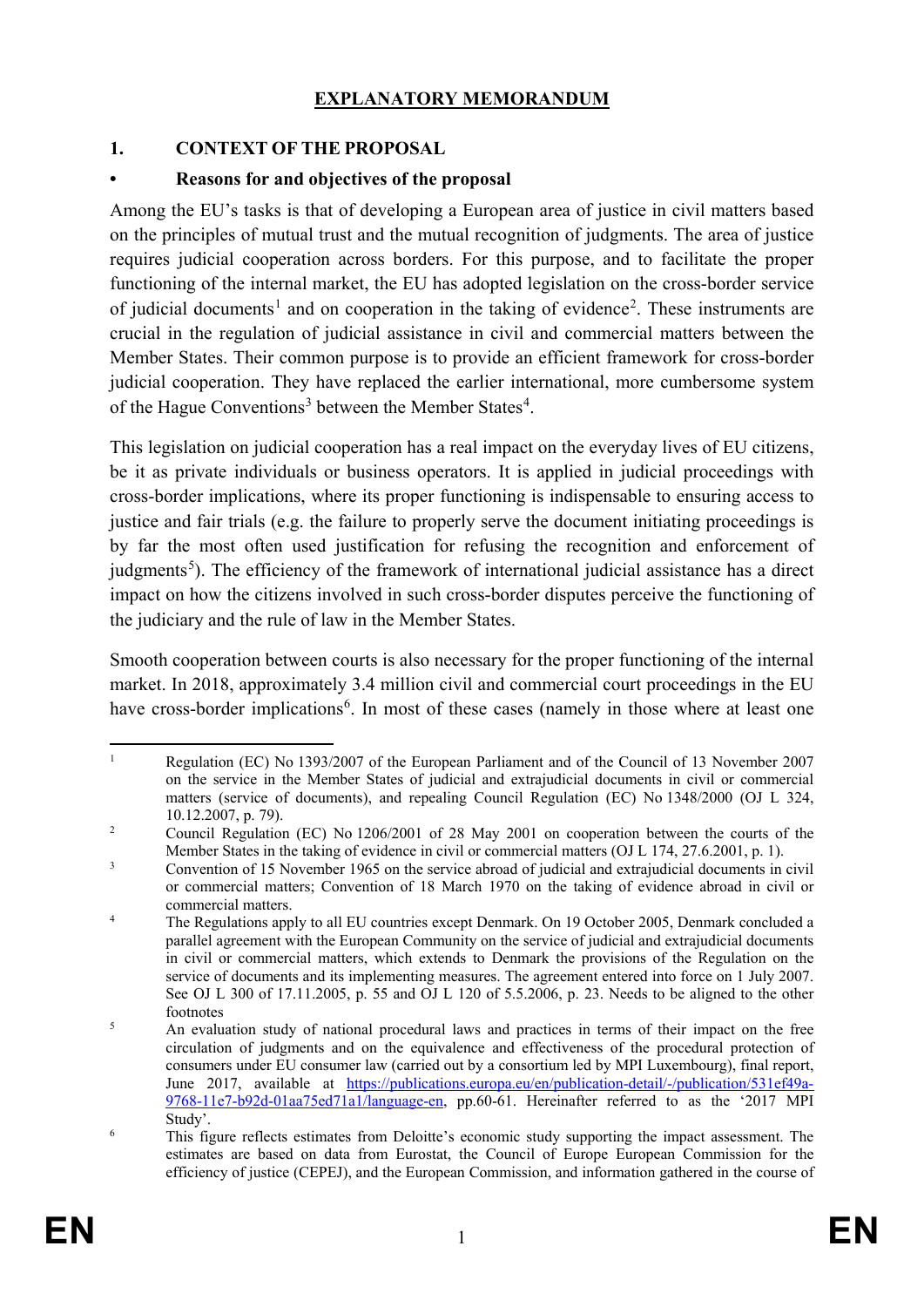party resides in another Member State than the one where the proceedings takes place), courts often apply the Regulation on service of documents several times in the course of the proceedings. This is because additional documents often have to be served formally (such as the decisions closing the proceedings), in addition to the document instituting the proceedings. Furthermore, the application of the Regulation on service of documents is not restricted to proceedings before civil tribunals, because its scope covers also 'extrajudicial' documents, the service of which may arise in various out-of-court proceedings (e.g. in succession cases before a public notary, or in family law cases before a public authority), or even in the absence of any underlying judicial proceedings.

Regulation (EC) No 1393/2007 provides for fast-track channels and uniform procedures for transmitting documents from one Member State to another, for purposes of service in the latter. The Regulation includes certain minimum standards on the protection of the rights of defence (e.g. Articles 8 and 19), and sets uniform legal conditions for serving a document by post directly across borders.

The Commission adopted a report on the practical operation of the Regulation on service of documents in December 2013<sup>[7](#page-3-0)</sup>. This report concluded that the Regulation has been applied satisfactorily by Member State authorities in general. However, it also concluded that the increasing judicial integration of Member States, where the abolition of *exequatur* (intermediate procedure) has become a general rule, has brought to light some of its limits. The report therefore sought to encourage a broad public debate on the role of the Regulation in the EU's civil justice area and on how the service of documents may be further improved. In line with this, the implementation of the Regulation has undergone detailed assessments over the past few years in studies, reports by the Commission and discussions in the European Judicial Network<sup>[8](#page-3-1)</sup>. In 2017, to support relevant, comprehensive and up-to-date analysis and conclusions on the practical operation of the Regulation (complementing findings from other evaluation exercises), the Commission undertook a regulatory fitness (REFIT) evaluation, in line with the better regulation guidelines, to assess the operation of the instrument in relation to the five key mandatory evaluation criteria of effectiveness, efficiency, relevance, coherence and EU added value.

The findings of the REFIT evaluation report were used as a basis for the problem definition in the impact assessment accompanying the present proposal. The main conclusions are set out below.

On the traditional channel of transmission of a document to another Member State for purposes of service there - transmission through the so-called transmitting and receiving agencies- the evaluation revealed that this workflow is underperforming in that it still works more slowly and less efficiently than expected. Although the new structures installed by the EU instrument in 2000 brought a visible improvement in the time needed for the completion

the interviews. The study (hereinafter referred to as the 'economic study') was contracted to Deloitte under contract no. JUST/2017/JCOO/FW/CIVI/0087 (2017/07). The final report is not yet published.<br>
COM(2013) 858 final of 4.12.2013.<br>
<sup>8</sup>

<span id="page-3-1"></span><span id="page-3-0"></span><sup>8</sup> See detailed list of these exercises on pp. 15 to 17 of the evaluation report in Annex 8 of the impact assessment attached to this proposal, SWD (2018) 287 final.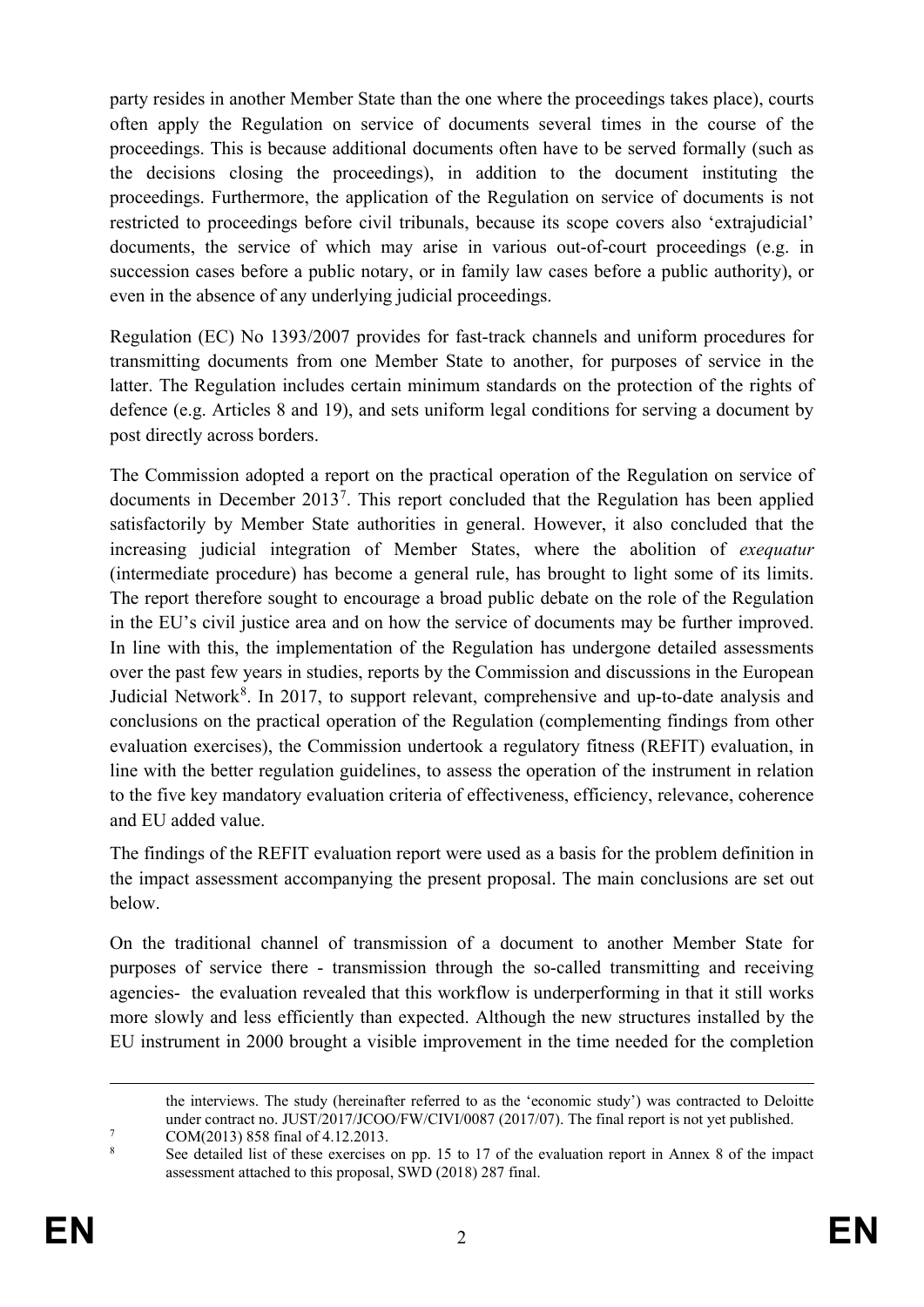of the requests compared to the workflows in the preceding Hague conventions, the proposed deadlines in the Regulation are regularly not met. In particular, full advantage is not being taken of the potential of recent technological developments. Although the language of the Regulation was drafted in a 'technology-neutral' way, modern channels of communication are in practice not used. This is partly due to old habits, partly due to legal obstacles, and partly due to the lack of interoperability of the national IT systems. The impact assessment concluded that in this context substantial improvement could be achieved with little investment, by relying on the EU outputs and legal standards that already exist.

As regards the alternative methods of transmission and service of documents providing direct channels to serve documents in the territory of other Member States, the evaluation concluded that although they provide smoother solutions to assist cross-border judicial proceedings, there are ways in which they could be improved : service by post (Article 14) under the Regulation is a popular, quick and relatively cheap way of delivering the document to the addressee, but it is not very reliable and has a high failure rate. The so-called direct service under Article 15 of the Regulation provides a reliable solution but access to it is limited. On this issue, the proposal makes a targeted contribution with an aim to improve the efficiency of the existing methods. In addition the Regulation complements the list of alternative methods of cross-border transmission and service of documents by the method of electronic service, which would introduce a virtual equivalent of the provision on service by post in the Regulation.

Improvement of the existing channels of transmission and service in the Regulation will be carried out in parallel with the strengthening of the protection of the rights of defence of the addressee. Targeted interventions will help to end uncertainty over the exercise of the right of refusal (in Article 8) or the provision on default judgments (Article 19).

# **• Consistency with existing policy provisions in the policy area**

The current proposal is closely linked to the proposal amending the Regulation on taking of evidence. The two proposals are presented together by the Commission, and constitute a package for the modernisation of judicial cooperation in civil and commercial matters.

The proposal is consistent with existing EU instruments adopted in the policy area of civil judicial cooperation. In fact, the Regulation contributes to the effectiveness of these instruments in ensuring the smooth circulation of judgments within the EU: whereas these EU regulations consider due service of the document instituting the proceedings as a necessary precondition of the recognition and enforcement of judgments rendered in other Member States, the Regulation on service of documents establishes the framework, within which such due service shall be carried out.

# **• Consistency with other EU policies**

The EU justice agenda for 2020 stresses that, in order to enhance mutual trust between Member States' justice systems, the need to reinforce civil procedural rights should be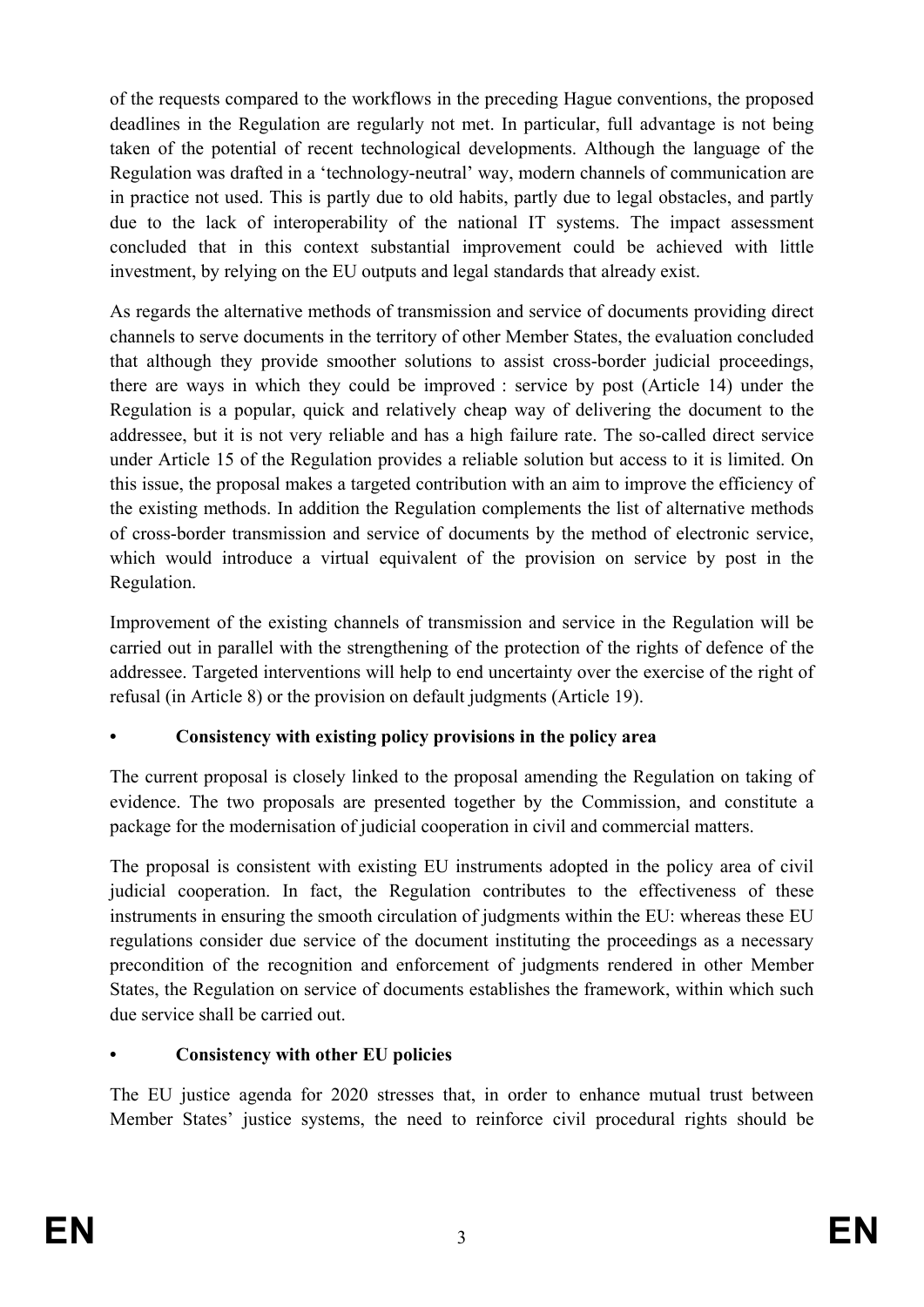examined, for example as regards the service of documents<sup>[9](#page-5-0)</sup>. The aim of improving the framework of judicial cooperation within the EU is also in line with the objectives set out by the Commission in the digital single market strategy<sup>10</sup>: in the context of e-government, the strategy expresses the need for more action to modernise public (including judicial) administration, achieve cross-border interoperability and facilitate easy interaction with citizens.

In line with this, the Commission has committed in its work programme for 2018 to prepare proposals revising the Regulation on taking of evidence and the Regulation on service of documents<sup>[11](#page-5-2)</sup>

# **2. LEGAL BASIS, SUBSIDIARITY AND PROPORTIONALITY Legal basis**

The legal basis is Article 81 of the Treaty on the Functioning of the European Union (judicial cooperation in civil matters having cross-border implications). Subparagraphs (b) and (d) of paragraph 2 of this Article grants the EU the power to adopt measures, particularly when necessary for the proper functioning of the internal market, aimed at ensuring the cross-border service of judicial and extrajudicial documents.

# **• Subsidiarity**

The aim of the policy area on judicial cooperation in civil matters has always been to create a genuine area of justice, where judicial decisions circulate and legal situations acquired under one legal system are acknowledged within the EU across borders without unnecessary obstacles. This approach is based on the conviction that without a genuine judicial area the underlying freedoms of the single market cannot be fully taken advantage of.

The problems to be tackled by the initiative arise in cross-border judicial proceedings (which by definition are beyond the reach of national legal systems) and stem either from insufficient cooperation between the authorities and officers of the Member States or from insufficient interoperability and coherence between domestic systems and legal environments. Rules in the area of private international law are laid down in regulations, because that is the only way to ensure the desired uniformity. While in principle nothing prevents Member States from digitalising the way they communicate, past experience and projections of what will happen without EU action show that progress would be very slow and that, even where Member States take action, interoperability cannot be ensured without a framework under EU law. The objective of the proposal cannot be sufficiently achieved by the Member States themselves and can be achieved only at Union level.

<span id="page-5-0"></span> <sup>9</sup> The EU justice agenda for 2020: strengthening trust, mobility and growth within the Union (COM(2014) 144 final), p. 8.

<span id="page-5-1"></span><sup>&</sup>lt;sup>10</sup> COM(2015) 192 final, 6.5.2015, p. 16.

<span id="page-5-2"></span> $11$  Commission Work Programme 2018 – An agenda for a more united, stronger and more democratic Europe, COM(2017) 650 final of 24.10.2017, Annex II points 10 and 11.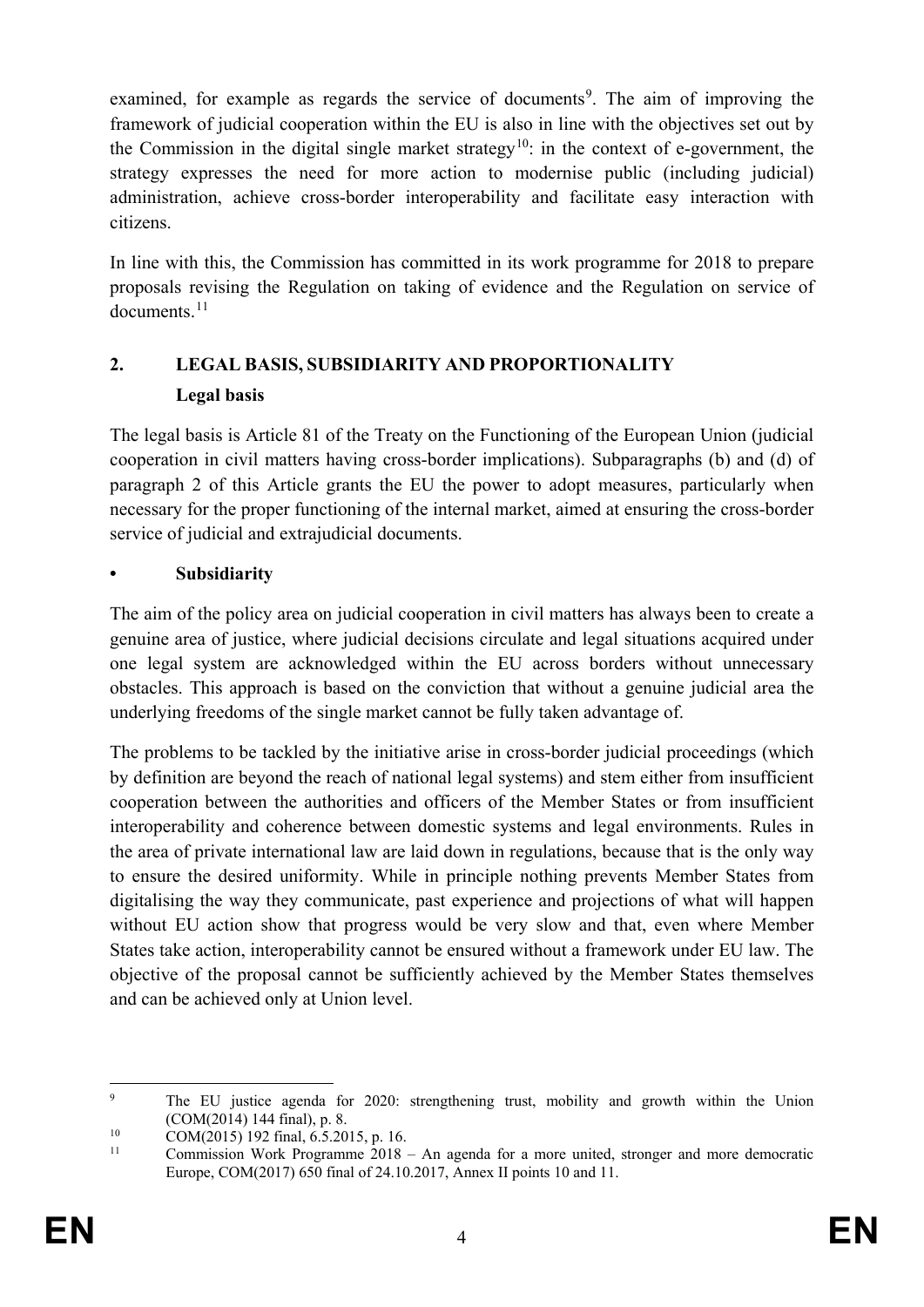The EU added value lies in further improving the efficiency and speed of judicial procedures, by simplifying and accelerating cooperation mechanisms with regard to the service of documents and thus improving the administration of justice in cases with cross-border implications.

# **• Proportionality**

The proposal complies with the principle of proportionality, because it is strictly limited to what is necessary to achieve its objectives. It does not interfere with the divergent national regimes for service of documents under different legal systems. Although called a Regulation 'on service of documents', in fact the main focus of its rules is to lay down uniform channels for transmission of documents from one Member State to another for purposes of serving those documents in that other Member State.

The accompanying impact assessment demonstrates that the benefits of the proposal outweigh the costs, and that the proposed measures are proportionate.

# **• Choice of the instrument**

The Regulation lays down a common set of procedures for all Member States, which is essential to ensuring the successful service of documents in cross-border proceedings. The Regulation has thus contributed to ensuring the legal certainty of the procedure, because all Member States now follow the same steps, are subject to common deadlines, and use uniform forms. The Regulation has also made it possible to bring together all the information available in the Member States, and centralised this information in the e-justice portal. This has helped coordination amongst the Member States. Overall, the Regulation has considerably helped to speed up cross-border proceedings, creating significant gains in effectiveness and efficiency.

### **3. RESULTS OF EX-POST EVALUATIONS, STAKEHOLDER CONSULTATIONS AND IMPACT ASSESSMENTS**

# **• Ex-post evaluations/fitness checks of existing legislation**

The results of the *ex-post* evaluation of Regulation (EC) No 1393/2007, which accompanies the impact assessment, can be summarised as follows.

The implementation of the Regulation has helped to improve the effectiveness of the service of documents. Nevertheless, according to some of the evidence gathered, the Regulation still results in some problems, such as delays or confusion for the parties involved. Therefore, the Regulation has not fully achieved its general, specific and operational objectives.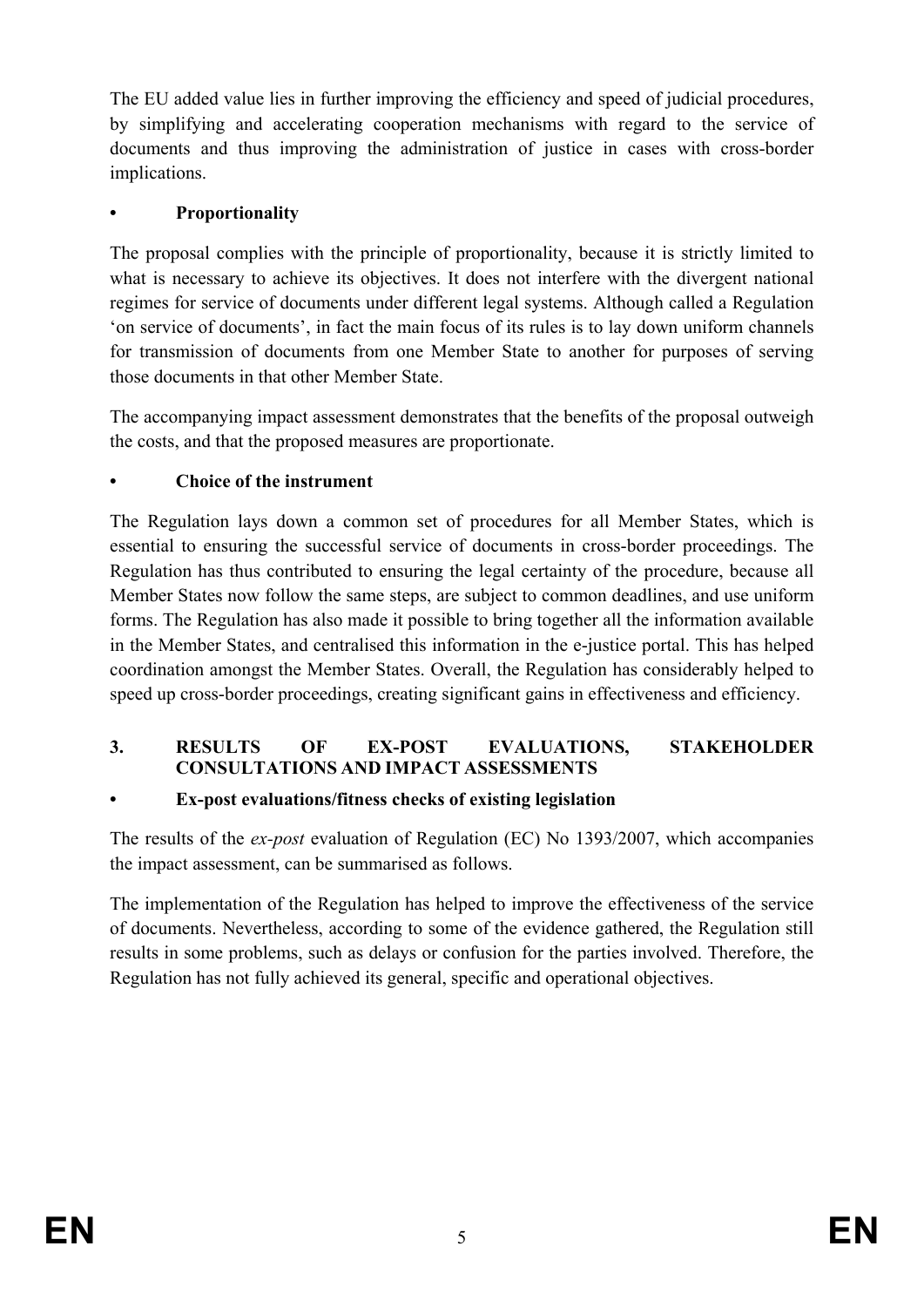# **• Stakeholder consultations**

As referred to under point 1 of the Explanatory Memorandum, the Regulation has undergone detailed assessments over the past few years on its implementation in studies, in reports by the Commission and discussions in the European Judicial Network<sup>[12](#page-7-0)</sup>.

In addition to these exercises, the Commission conducted extensive consultation of stakeholders. A single public consultation from 8 December 2017 to 2 March 2018 addressed both Regulation (EC) No 1393/2007 and Regulation (EC) No 1206/2001. A total of 131 contributions were received (particularly from Poland, followed by Germany, Hungary and Greece). Two dedicated meetings of the European Judicial Network addressed practical problems and possible improvements of both the Regulation on service of documents and the Regulation on taking of evidence. A dedicated meeting was held with Member State governmental experts on 4 May 2018. Finally, a workshop composed of selected stakeholders with particular interest in issues relating to cross-border legal proceedings was organised on 16 April 2018. The results of this evaluation were positive overall.

# **• Collection and use of expertise**

The expert group on modernisation of judicial cooperation in civil and commercial matters has held six meetings between January and May  $2018^{13}$ . Two comprehensive comparative legal studies were carried out on the laws and practices of the Member States on service of documents to identify the problems that can arise in implementing the Regulation<sup>[14](#page-7-2)</sup>.

### **• Impact assessment**

This proposal is supported by the impact assessment in the accompanying staff working document SWD(2018) 287 .

The Regulatory Scrutiny Board reviewed the draft impact assessment at its meeting of 3 May 2018 and delivered a positive opinion with comments on 7 May 2018. DG Justice took into account the Board's recommendations and the report explains better the relationship between the two initiatives on judicial cooperation (the present one and the one amending Regulation (EC) No 1206/2001). The description of the major problems and that of the baseline scenario has been strengthened. The explanation of subsidiarity of the instrument and of the EU added value was enhanced. Moreover, the conclusions of the evaluation report regarding the

<span id="page-7-0"></span><sup>&</sup>lt;sup>12</sup> See detailed list of these exercises on pp. 15 to 17 of the evaluation report in Annex 8 of the impact assessment attached to this proposal, SWD (2018) 287 final.

<span id="page-7-1"></span><sup>&</sup>lt;sup>13</sup> The detailed list of experts is available in the Register of Commission expert groups accessible on [http://ec.europa.eu/transparency/regexpert/index.cfm?do=groupDetail.groupDetail&groupID=3561&ne](http://ec.europa.eu/transparency/regexpert/index.cfm?do=groupDetail.groupDetail&groupID=3561&news) [ws](http://ec.europa.eu/transparency/regexpert/index.cfm?do=groupDetail.groupDetail&groupID=3561&news)

<span id="page-7-2"></span> $\frac{14}{\text{A}}$  Commission study providing a comparative legal analysis of laws and practices of the Member States on service of documents was carried out by a consortium (University Firenze, University Uppsala and DMI), [http://collections.internetmemory.org/haeu/20171122154227/http://ec.europa.eu/justice/civil/files/studie](http://collections.internetmemory.org/haeu/20171122154227/http:/ec.europa.eu/justice/civil/files/studies/service_docs_en.pdf) s/service docs en.pdf. An evaluation study of national procedural laws and practices and their impact on the free circulation of judgments and on the equivalence and effectiveness of the procedural protection of consumers under EU consumer law was launched by the Commission (carried out by a consortium led by MPI Luxembourg), [https://publications.europa.eu/en/publication-detail/-](https://publications.europa.eu/en/publication-detail/-/publication/531ef49a-9768-11e7-b92d-01aa75ed71a1/language-en) [/publication/531ef49a-9768-11e7-b92d-01aa75ed71a1/language-en.](https://publications.europa.eu/en/publication-detail/-/publication/531ef49a-9768-11e7-b92d-01aa75ed71a1/language-en)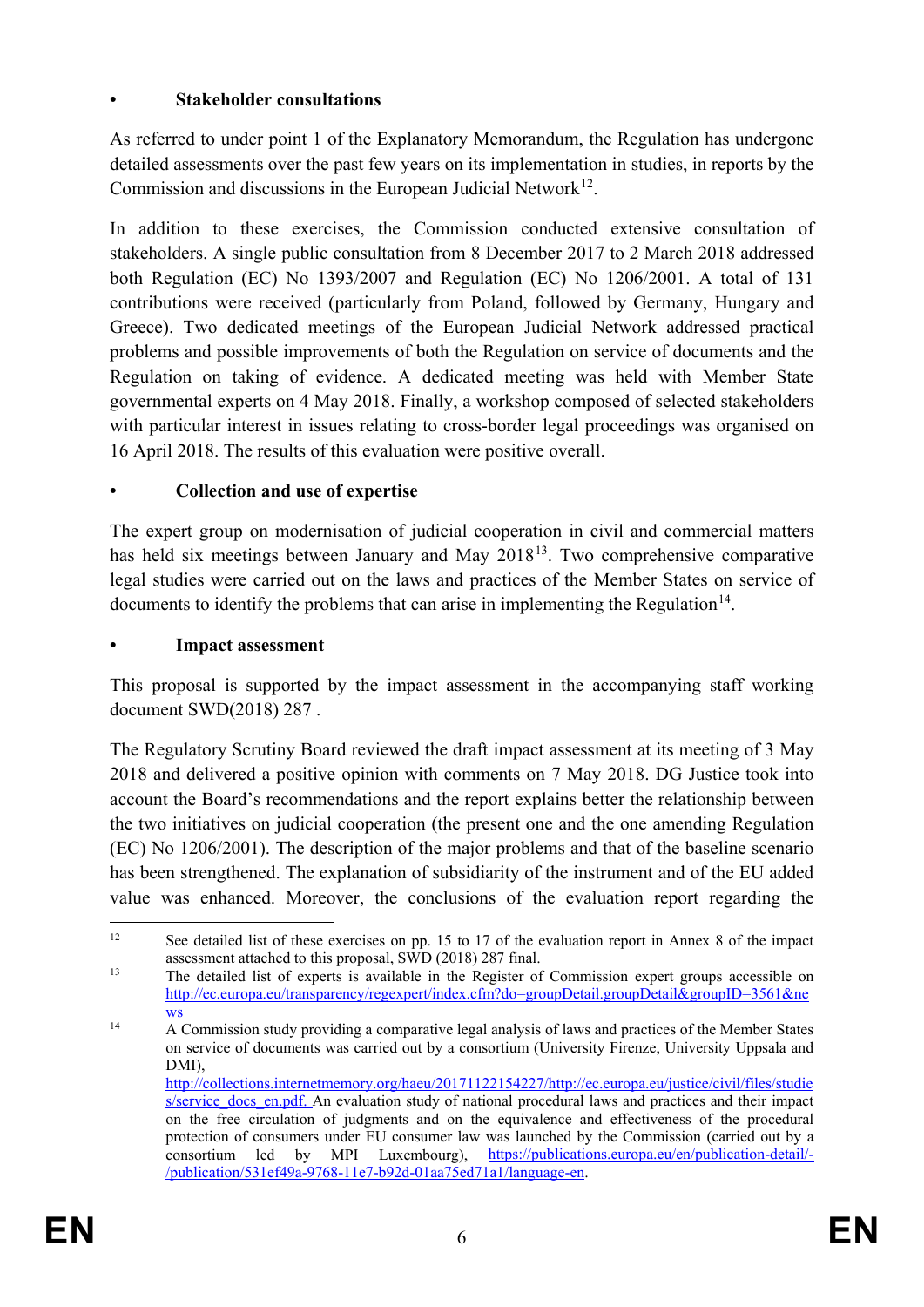effectiveness have been further developed and the part containing the assessment of the policy options concentrated on the main elements, whereas the analysis of the minor problems were shifted to the annexes.

The impact assessment evaluated several legislative and non-legislative options. Some options were discarded at an early stage. Under the policy package preferred by the impact assessment, the effectiveness of the Regulation would be improved, mainly by reducing costs and delays. It highlighted in particular two modifications that are expected to be helpful: mandatory electronic communication between the agencies and the facilitation of electronic and direct service. These improvements would increase the efficiency and speed of proceedings, and reduce the burden on people and businesses. The impact assessment concluded that benefits would result from using electronic communication for digitalisation of the judiciary, by simplifying and speeding up cross-border judicial procedures and judicial cooperation.

The preferred policy package would increase legal certainty by laying down at EU level the eligible alternative (substituting) ways to serve documents by post if the document cannot be handed over to the addressee in person. In such cases, there would be greater clarity over the types of methods of service accepted and also greater consistency of practice to rely on in all Member States.

The package also enhances access to justice and legal certainty by including measures to improve the available tools for locating an addressee. This will help ensure the efficient and speedy service of documents.

The policy package assessed against the baseline scenario involves the mandatory introduction of a specific uniform return slip (acknowledgement of receipt) to be used when serving documents by post under the Regulation. This measure is expected to improve the quality of the postal service, thus reducing the number of instances where service is deficient due to (i) incomplete acknowledgements of receipt or (ii) ambiguity over who actually received the documents.

The policy package also introduces a new measure to facilitate access to the direct service of documents, by extending the scope of application of Article 15 of the Regulation. Allowing direct service both for (i) transmitting agencies or (ii) the courts seised with the proceedings in the Member State of origin and in the territory of all Member States would lead to more direct and speedy transmission of documents compared to the baseline.

In the baseline, the Regulation does not fully achieve the objective of increasing access to justice and, thus, the protection of the rights of the parties. Under the policy package, by amending the provisions in the Regulation regarding the requirement to provide always the information on the right of refusal through the standard form contained in Annex II, the extension of the time limit for the exercise of the right of refusal and the clarification of the role of the court of origin in the assessment of the refusal, the predictability of the procedure could be expected to increase (Article 8 of the Regulation). In addition, also contributing to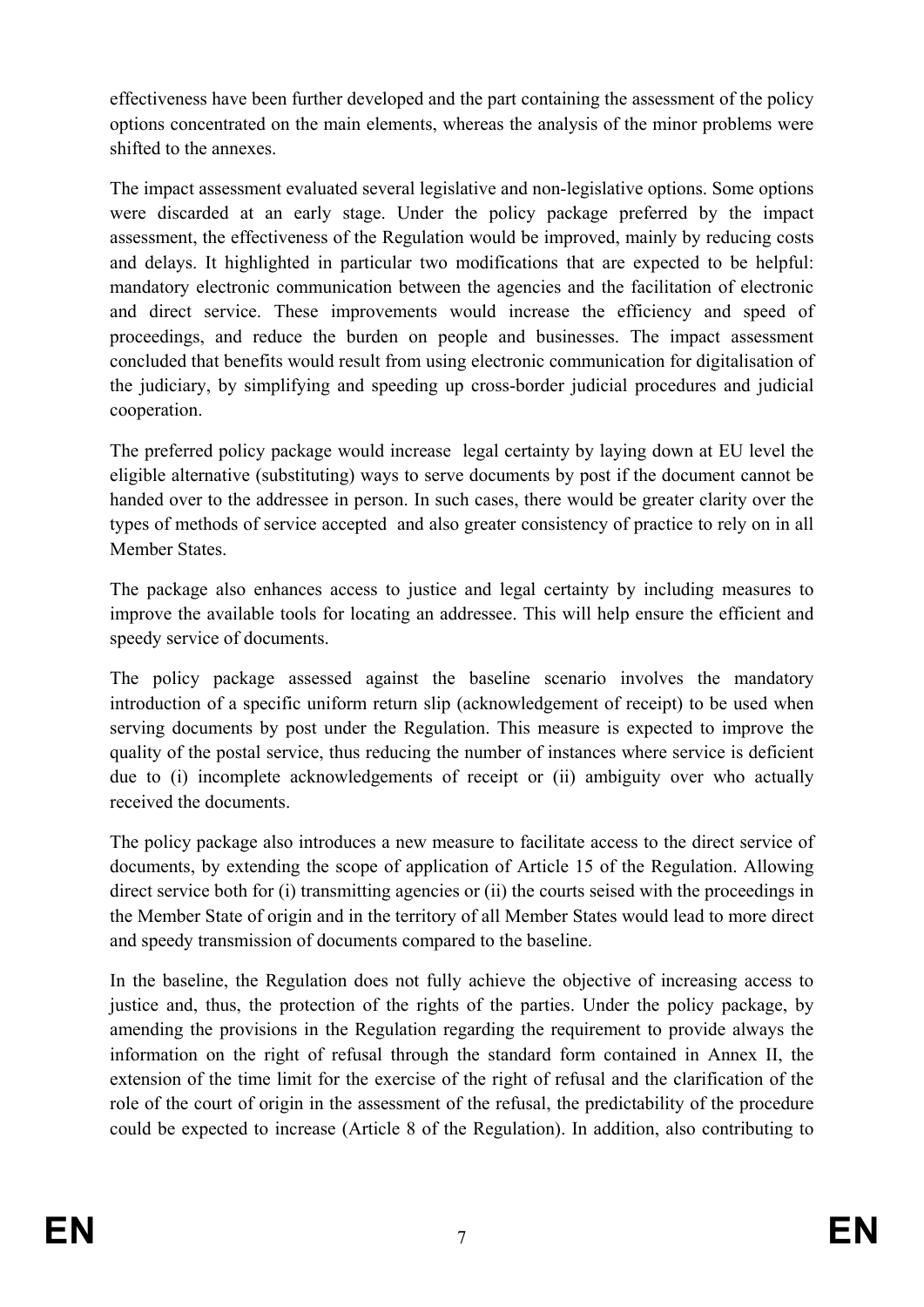reducing legal uncertainty is the option related to the due diligence that should be carried out by courts before issuing a default judgment according to Article 19 of the Regulation.

The impact assessment concluded that the implementation of the policy package is considered overall to be more efficient than the baseline scenario, and that the package would greatly improve legal certainty.

# **• Regulatory fitness and simplification**

As this is a revision of an existing piece of legislation falling under the Commission's Regulatory Fitness and Performance Programme REFIT, the Commission has looked at opportunities to simplify and reduce burdens. The Union law covered by this proposal applies to all traders, including micro-enterprises hence no exemption is being made for microenterprises under this proposal

The proposal sets up a framework of judicial cooperation aligned with the digital single market strategy. It will help improve the speed and efficiency of cross-border proceedings by reducing the time spent on sending documents between agencies and by reducing reliance on paper-based communication. This would ensure the safe electronic communication and exchange of documents between the users of the decentralised IT system, and it would provide for automatic recording of all steps of the workflow. It would also have security features to ensure that only authorised participants with verified identities may use the system.

The proposal will reduce barriers to initiating cross-border litigation across the EU by including necessary tools to identify information on the current whereabouts of the addressee if the initiator of the service of the document either does not have any such information ('whereabouts unknown') or if the information at his/her disposal turns out to be incorrect.

Increasing the efficiency of the postal service through the introduction of a specific uniform return slip will improve the quality of the postal service and will reduce undue costs and delays. If only in half of the cases, where there are currently problems with the legal assessment of the returned acknowledgments of receipt, would postal service be successful in the future, 2.2 million EUR in each year could be saved, an amount currently wasted for letter post service not bringing any result.

By amending the provisions on the procedural rights of the parties (Article 8 and Article 19 of the Regulation), the proposal also addresses the issue of the insufficient protection of the defendant against the effects of default judgments. It can be expected that these amendments will reduce the number of instances in which default judgments are issued against defendants residing in a Member State, who did not learn of the proceedings initiated against them abroad. According to the estimates of the impact assessment, decreasing the volume of default judgments by 10% in the EU would result in saving up 480 000 000 EUR per year, as a consequence that citizens had to spend less on judicial reliefs.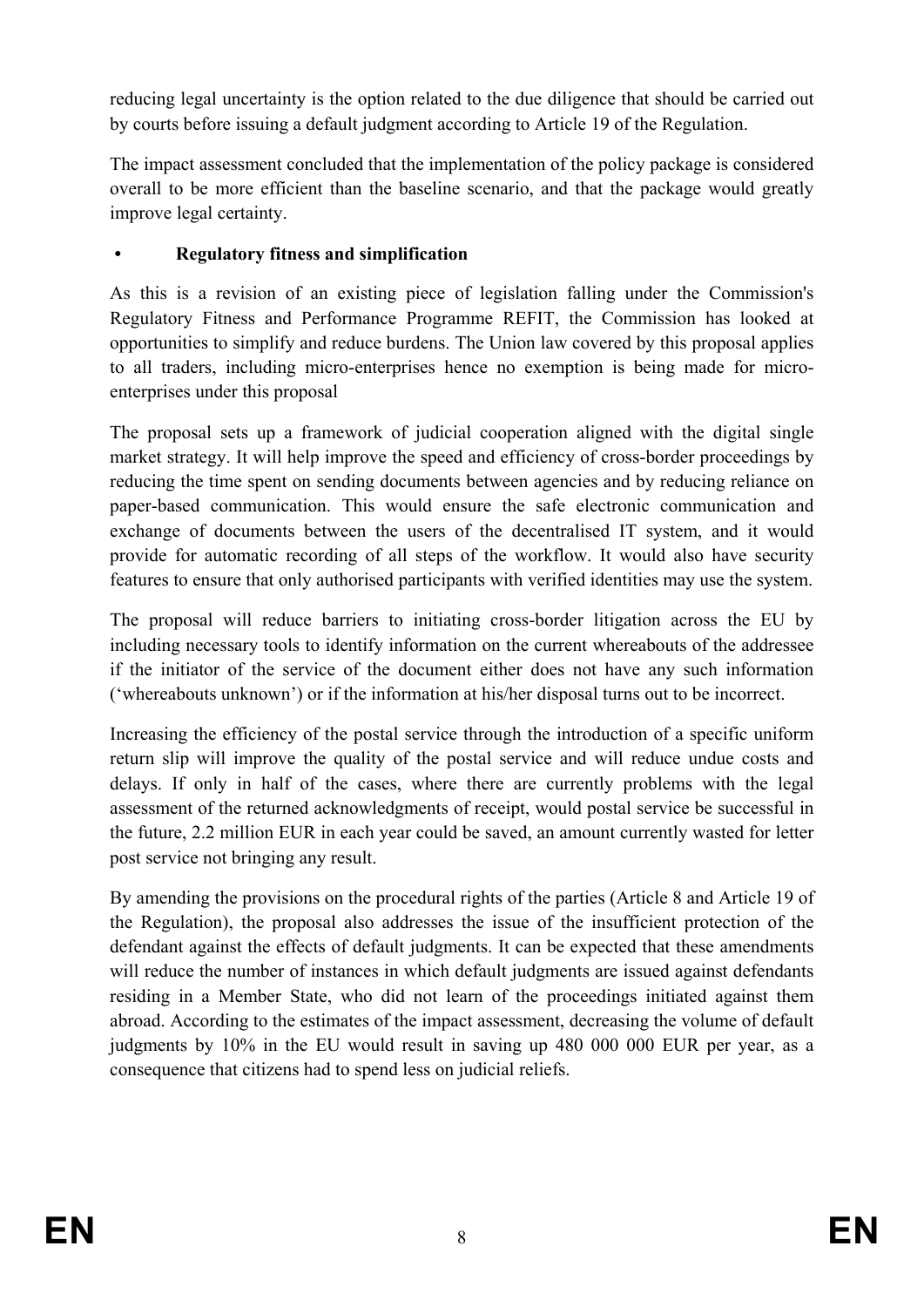### **• Fundamental rights**

In line with the EU justice agenda for  $2020<sup>15</sup>$ , the Commission has ensured that the proposal addresses the need to reinforce civil procedural rights, in order to enhance mutual trust between Member States' justice systems.

Firstly, the proposal promotes the electronic service of documents valid under the Regulation, thus contributing to the fundamental right to an effective judicial remedy (Article 47 of the Charter on the right to an effective remedy and to a fair trial). In this way, diversity of needs and efficient methods of service are acknowledged, as the parties would be free to consent to accepting correspondence electronically in cross-border proceedings. This additional method of service, together with the proposed 'digital by default' principle, is expected to boost access to justice and also help speed up proceedings. Furthermore, it will reduce the costs of service, as well as the possibility that documents may not be served at all if inefficient methods of service are used.

The clarification provided by the proposal on the definitions and concepts would also reduce legal uncertainty and speed up procedures under the Regulation. The proposal would bring more clarity and predictability to the procedure for the right of refusal of addressees, better protect their procedural rights, but it will also prevent abuse of the right of refusal, thus equally protecting the plaintiff's rights.

Second, the proposal would also have positive effects on non-discrimination (Article 18 TFEU). The proposal would contribute to an equal access to justice as Member States will have to provide effective access for foreign persons to tools available in their territory for purposes of address enquiry. This would guarantee that the addressee actually receives the document. In addition, the policy package would include standardized legal principles on the possibility to use fictitious and alternative methods of national laws instead of the Regulation, when the addressee is domiciled in another Member State. These principles aim at eliminating the current ambiguity and fragmentation under the baseline scenario concerning the rights of parties in the Member States. Lastly, the policy package would also lay down a uniform timeframe for setting aside a default judgment. These provisions would contribute to an equal protection of the procedural rights, regardless of the Member State.

Thirdly, the proposed change towards using electronic communication is expected to have an effect on the protection of personal data (Article 8 of the Charter). Technical implementation and operation of the electronic infrastructure would be determined and controlled by Member States themselves, even if the infrastructure is partially developed and financed at the EU level. The infrastructure should be based on a decentralised architecture. Data protection requirements would therefore apply exclusively at national level for the different procedures.

Important external factors with regard to the protection of personal data in the context of the proposed policy package are:

<span id="page-10-0"></span><sup>&</sup>lt;sup>15</sup> The EU justice agenda for 2020 strengthening trust, mobility and growth within the Union, (COM(2014) 144 final), p. 8.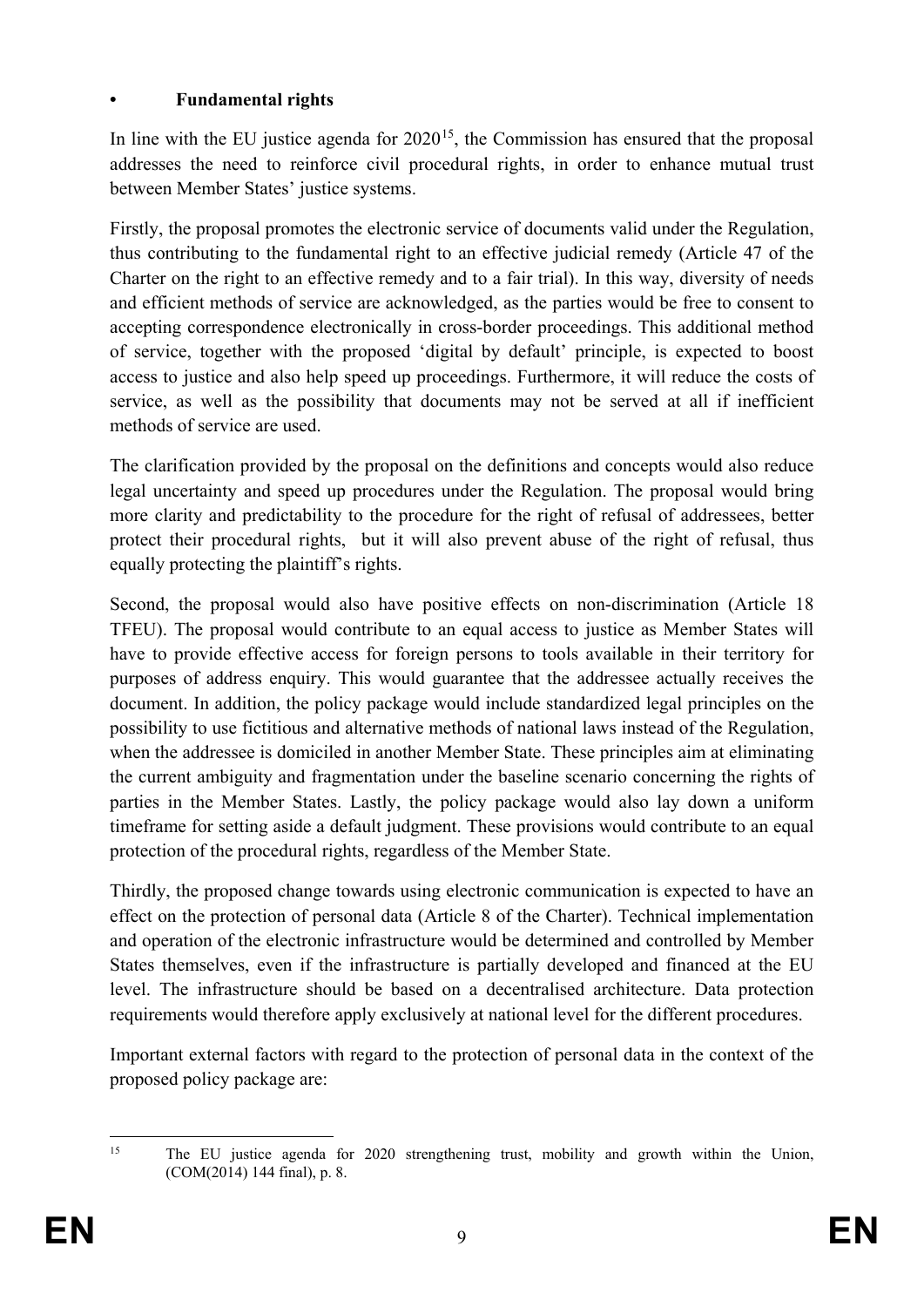- the General Data Protection Regulation  $(GDPR)^{16}$  $(GDPR)^{16}$  $(GDPR)^{16}$ , applied as of May 2018, which should increase awareness and prompt action to ensure the security and integrity of databases, and swift reactions to breaches of privacy in the judiciary; and
- persistent threats to cybersecurity in the public sector. Attempted attacks on public IT infrastructure are expected to proliferate and to affect the judiciary in the Member States; their impact may be exacerbated by the growing interconnectedness of IT systems (nationally and at EU level).

### **Implementation plans and monitoring, evaluation and reporting arrangements**

In line with paragraphs 22 and 23 of the Interinstitutional Agreement of 13 April 2016<sup>17</sup>, where the three institutions confirmed that evaluations of existing legislation and policy should provide the basis for impact assessments of options for further action, the Regulation will be evaluated and the Commission will submit a report to the European Parliament, the Council and the European Economic and Social Committee at the latest five years after application date. The evaluation will assess the effects of the Regulation on the ground based on indicators and a detailed analysis of the degree to which the Regulation can be deemed relevant, effective, efficient, provides enough EU added value and is coherent with other EU policies. The evaluation will include lessons learnt to identify any lacks/problems or any potential to further improve the impact of the Regulation. Member States will provide the Commission with the information necessary for the preparation of the report.

### **4. BUDGETARY IMPLICATIONS**

The proposal will have no negative impact on the EU budget. The proposal will not impose significant costs on national administrations, but rather lead to savings. National public authorities are expected to benefit from reduced costs in relation to postal services, timesaving due to more efficient legal proceedings, and reduced administrative burdens and labour costs.

The main costs for Member States will come from the implementation of electronic communication as mandatory for transmitting and receiving agencies. However, the impact assessment attached to this proposal shows that these costs are greatly outweighed by the direct benefits to be expected from the change from paper-based communication to digital communication.

The main EU funding opportunities under the current financial programmes are the Justice programme and the Connecting Europe Facility (CEF). The Justice programme (2018 budget: EUR 45.95 million) supports enforcement and remedy capacities in Member States in the field of civil justice and its future funding priorities focus on these elements, which are also relevant for the current initiative. The CEF has a much larger budget (EUR 130.33 million in 2018) and offers financial support for IT projects that facilitate cross-border interaction between public administrations, businesses and citizens. It is already used widely to fund digitalisation and e-justice work in the field of civil justice, including the European e-justice

<span id="page-11-0"></span><sup>&</sup>lt;sup>16</sup> Regulation (EU) 2016/679 of the European Parliament and of the Council of 27 April 2016 on the protection of natural persons with regard to the processing of personal data and on the free movement of such data, and repealing Directive  $95/46$ /EC (OJ L 119, 4.5.2016, p. 1).

<span id="page-11-1"></span><sup>&</sup>lt;sup>17</sup> Interinstitutional Agreement between the European Parliament, the Council of the European Union and the European Commission on Better Law-Making of 13 April 2016; OJ L 123, 12.5.2016, p. 1–14.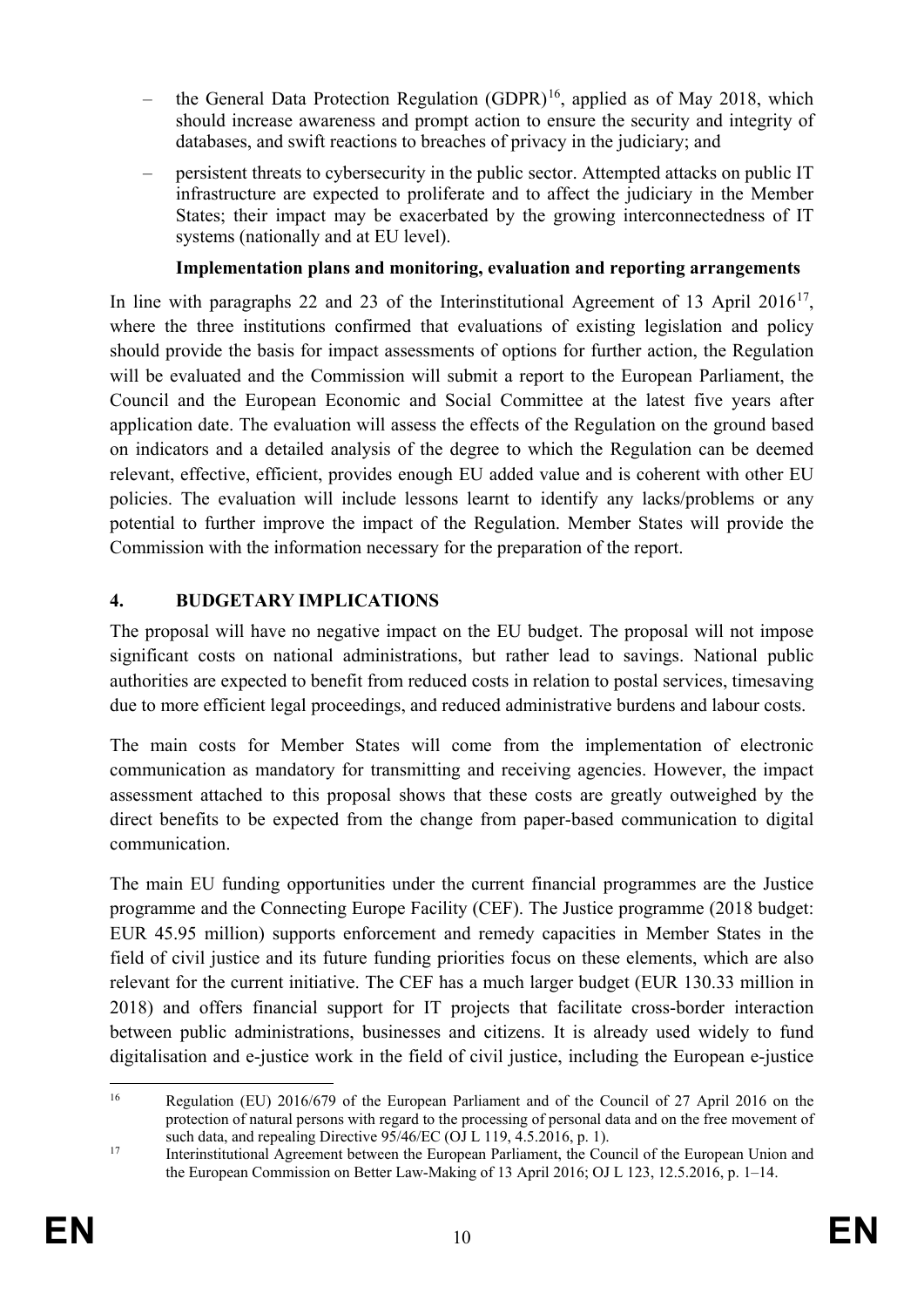portal and public documents integration in national e-government systems and the Business Registers Interconnection System (BRIS). The Multiannual Financial Framework (MFF) package for the digital transformation priority, as unveiled on 2 May 2018, includes EUR 3 billion for a digital strand of the CEF, to finance digital connectivity infrastructure.

### **5. OTHER ELEMENTS**

# **• Implementation plans and monitoring, evaluation and reporting arrangements**

A sound system for monitoring the application of the Regulation will be put in place, including a comprehensive set of qualitative and quantitative indicators, and a clear and structured reporting and monitoring process. This is important for ensuring that the amendments are implemented efficiently in the Member States and for verifying whether the Regulation is successful in achieving its objectives.

# **• Detailed explanation of the specific provisions of the proposal**

# **Article 1**

This Article partially amends the structure of the current wording and introduces a distinction as to the formulation of the scope of application between the judicial and extrajudicial documents. The current language of the provision on extrajudicial documents remains. However, as regards judicial documents, the proposal clarifies that the Regulation applies in all situations where the domicile of the addressee is in another Member State. In doing this, the Regulation tries to put an end to the current bad practice in which defendants in another Member States are served in the territory of the Member State of origin through alternative or fictitious methods of service of documents, as permitted by the procedural law of the Member State of origin, irrespective of the information on the foreign address of the defendant at the disposal of the court or judicial authority seised with the proceedings. With the new scope wording, courts would not be able to carve such situations out of the scope of the Regulation by simply qualifying the service of the documents as 'domestic'.

This higher standard, by which all instances of service of documents are obligatorily covered by the scope of the Regulation when the addressee is domiciled in another Member State, only applies to the service of the documents instituting the proceedings. The 'service of process', the delivery of the document to the addressee which informs him/her about the initiation of the foreign proceedings, has an outstanding relevance in the protection of the rights of the defence, and should therefore be strengthened with appropriate safeguards. As to the subsequent instances of service of judicial documents in the course of a judicial proceeding, the extra protection is less relevant. This is because the proposed new Article 7(a) may be applied for these documents. In addition, national laws may maintain provisions which oblige the addressee to appoint a representative to serve documents on him/her in the territory of the Member State of origin.

Paragraph 2 makes it clear that Article 3c of the Regulation applies also in situations where the address of the addressee is not known.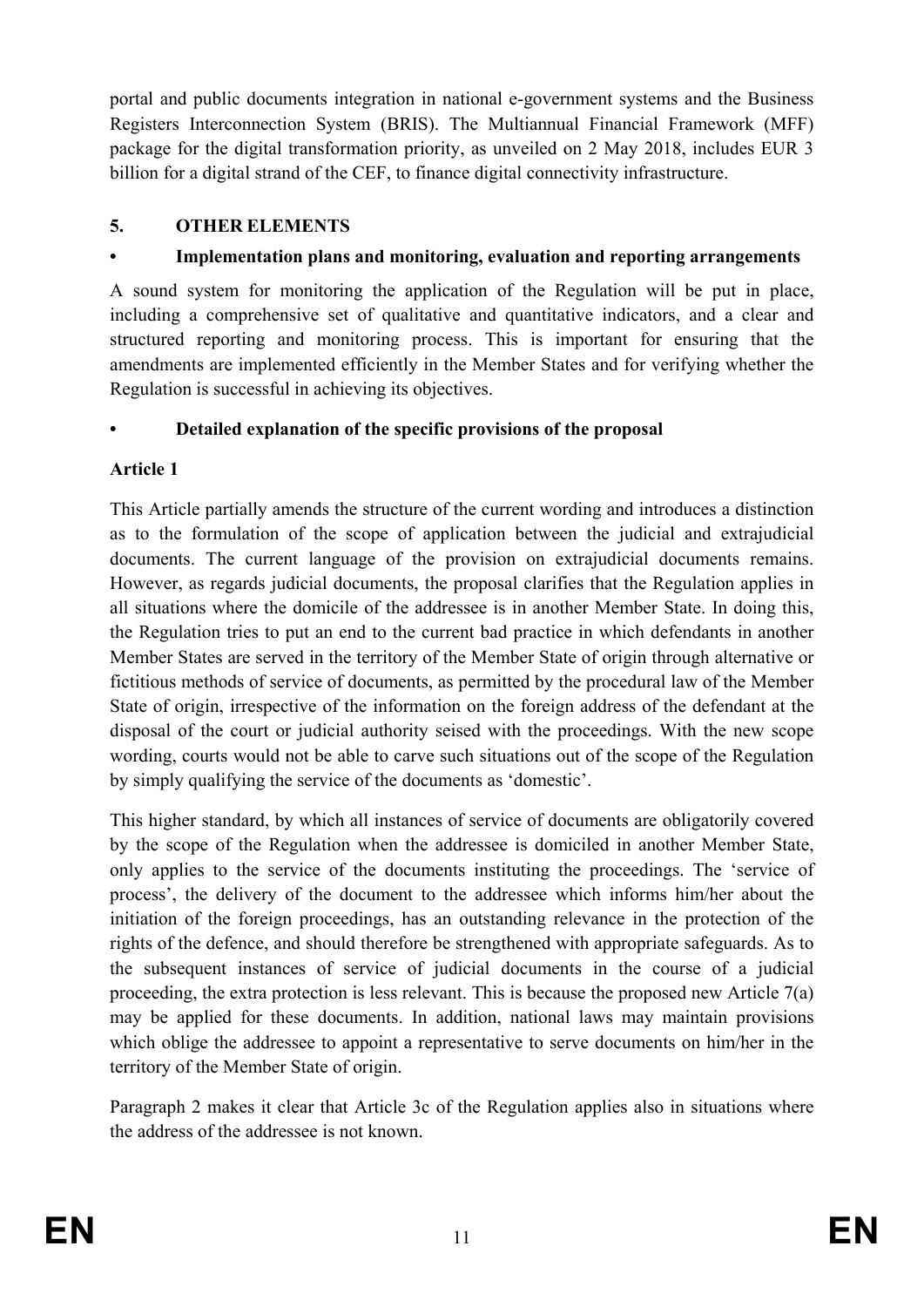Paragraph 3 of the Article repeats the wording of recital Article 8 in the Regulation currently in force, thereby creating legal certainty around the legislative character of this provision.

# **Article 3a**

This Article lays down that communication and exchange of documents between sending and receiving authorities is carried electronically, through a decentralised IT system made up of national IT systems interconnected by a secure and reliable communication infrastructure.

Paragraph 6 ensures that alternative (traditional) means of communications are used in cases of unforeseen and exceptional disruption of the IT system.

The introduction of the new channel of communication and exchange of documents through the IT system also implies adaptations in Articles 4 and 6, as well.

# **Article 3c**

This Article lays down that Member States must provide assistance in locating the whereabouts of a recipient in another Member State. The proposal offers three alternative options, from which each Member State must provide at least one in its territory for persons asserting their rights from another Member States. Each Member State must notify the Commission which of the three options it will offer under the Regulation. The three options are: judicial assistance through authorities designated by the Member States; providing access to public domicile registers through the e-justice Portal; or providing detailed information via the e-justice Portal on available tools for locating persons in their territories.

# **Article 7a**

This new Article acknowledges existing laws and practice in several Member States, according to which foreign parties to a proceedings may be required to appoint a representative to serve documents in the proceedings on them in the Member State of the proceedings. This option would only be available after that party has been duly served with the document instituting the proceedings. To provide an appropriate alternative for foreign litigants to whom such an obligation (searching and paying for such a proxy in another Member State) would create insurmountable challenges, the Regulation provides an alternative by using Article 15a (b) on electronic service of documents.

# **Article 8**

The proposal improves the procedure on the right of the addressee to refuse to accept the document if it is not drawn up or translated into an appropriate language. The amendments are in line with the relevant case-law of the Court of Justice<sup>18</sup>.

# **Article 14**

<span id="page-13-0"></span>

 <sup>18</sup> Judgment of the Court of 16 September 2015 in Case C-519/13, *Alpha Bank Cyprus,*  ECLI:EU:C:2015:603; order of the Court of 28 April 2016 in Case C-384/14, *Alta Realitat S.L.,*  ECLI:EU:C:2016:316.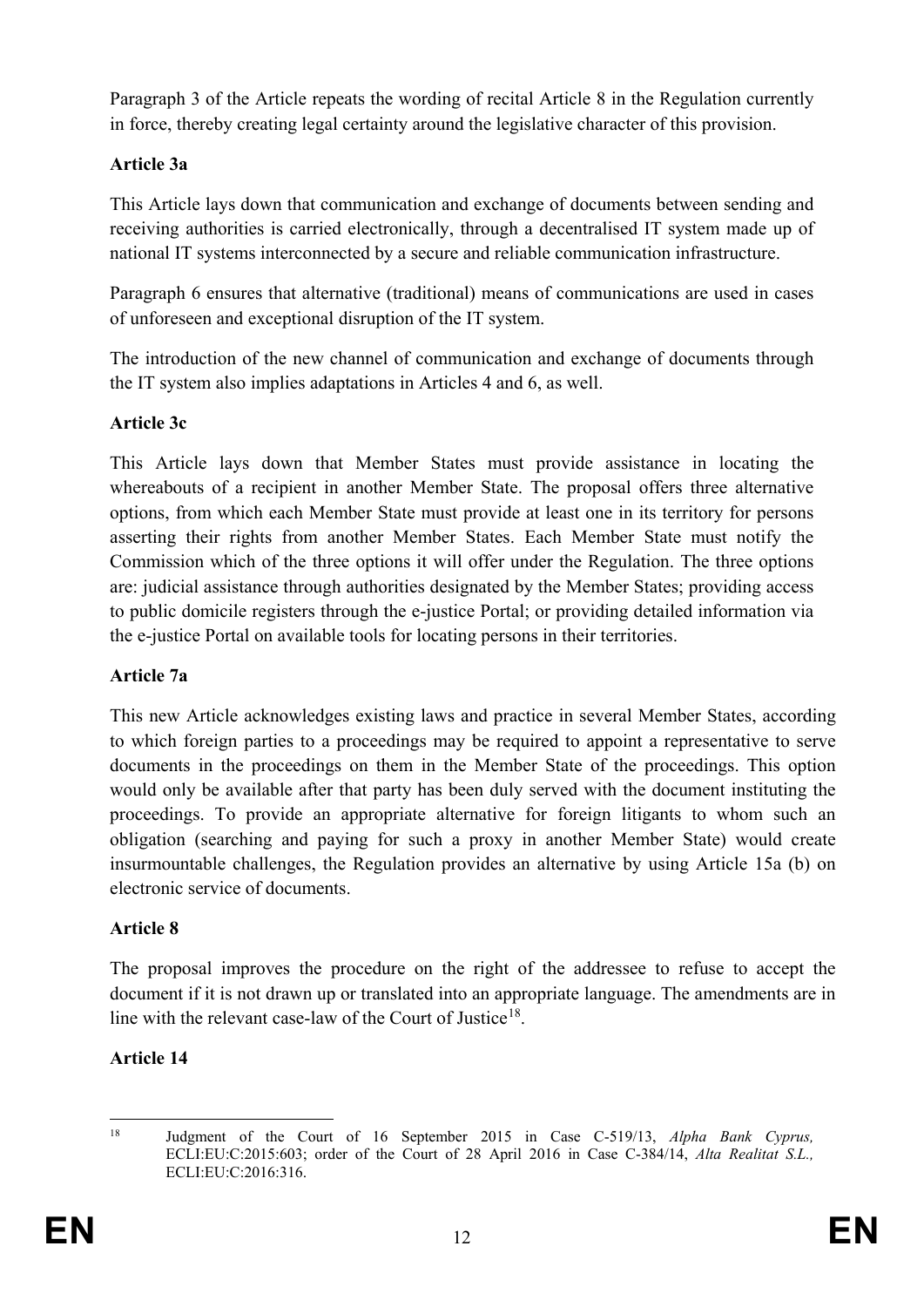The proposal obliges the postal service providers to use a specific return slip (acknowledgement of receipt) when serving documents by post under the Regulation.

Paragraph 3 of the Regulation introduces a minimum standard concerning persons to be regarded as eligible 'substituting recipients' if the postal service provider cannot hand over the document on the addressee in person. The solution is based on Article 14 of Regulation (EC) No 805/2004 [19](#page-14-0) and Regulation (EC) No 1896/2006[20](#page-14-1) and the judgment of the Court of Justice in Case C-354/15, *Henderson[21](#page-14-2)*.

# **Article 15**

This provision extends the scope of the existing Article in two aspects: Firstly, it no longer requires the applicant to have an interest in the proceedings, thereby allowing transmitting agencies and courts seised with the proceedings to use this way of service. Secondly, direct service would be applicable in the future in the territory of all Member States.

# **Article 15a**

The proposal introduces the electronic service of documents as an additional alternative method of service under the Regulation. In fact, this provision treats this type of the service of documents as an equivalent of service by post. . The provision legitimises the electronic sending of a document from the user account of the sender directly to the user account of the recipient as a valid method of service of documents under the Regulation, provided one of the alternative conditions included in paragraphs (a) and (b) is met.

# **Article 19**

Amendments in this Article were proposed to reduce the existing fragmentation in national systems. There are two major changes in the proposal. Firstly, the court seised with the proceedings will be required to send an alert message about the initiation of the proceedings or about the default judgment to the available user account of the defendant *in absentia*. Secondly, the time period for the availability of the extraordinary review in paragraph 4 is uniformly set to two years as of the issuance of the default judgment.

# **Article 23a**

This provision sets out that the Commission shall establish a detailed programme for monitoring the outputs, results and impacts of this Regulation.

# **Article 24**

This provision sets out that the Commission shall carry out an evaluation of this Regulation in line with the Commission's better regulation Guidelines and pursuant to paragraph 22 and 23 of

<span id="page-14-0"></span> <sup>19</sup> Regulation (EC) No 805/2004 of the European Parliament and of the Council of 21 April 2004 creating a European Enforcement Order for uncontested claims (OJ L 143, 30.4.2004, p. 15).

<span id="page-14-1"></span><sup>&</sup>lt;sup>20</sup> Regulation (EC) No 1896/2006 of the European Parliament and of the Council of 12 December 2006 creating a European order for payment procedure (OJ L 399, 30.12.2006, p. 1).

<span id="page-14-2"></span><sup>&</sup>lt;sup>21</sup> Judgment of 2 March 2017, ECLI:EU:C:2017:157.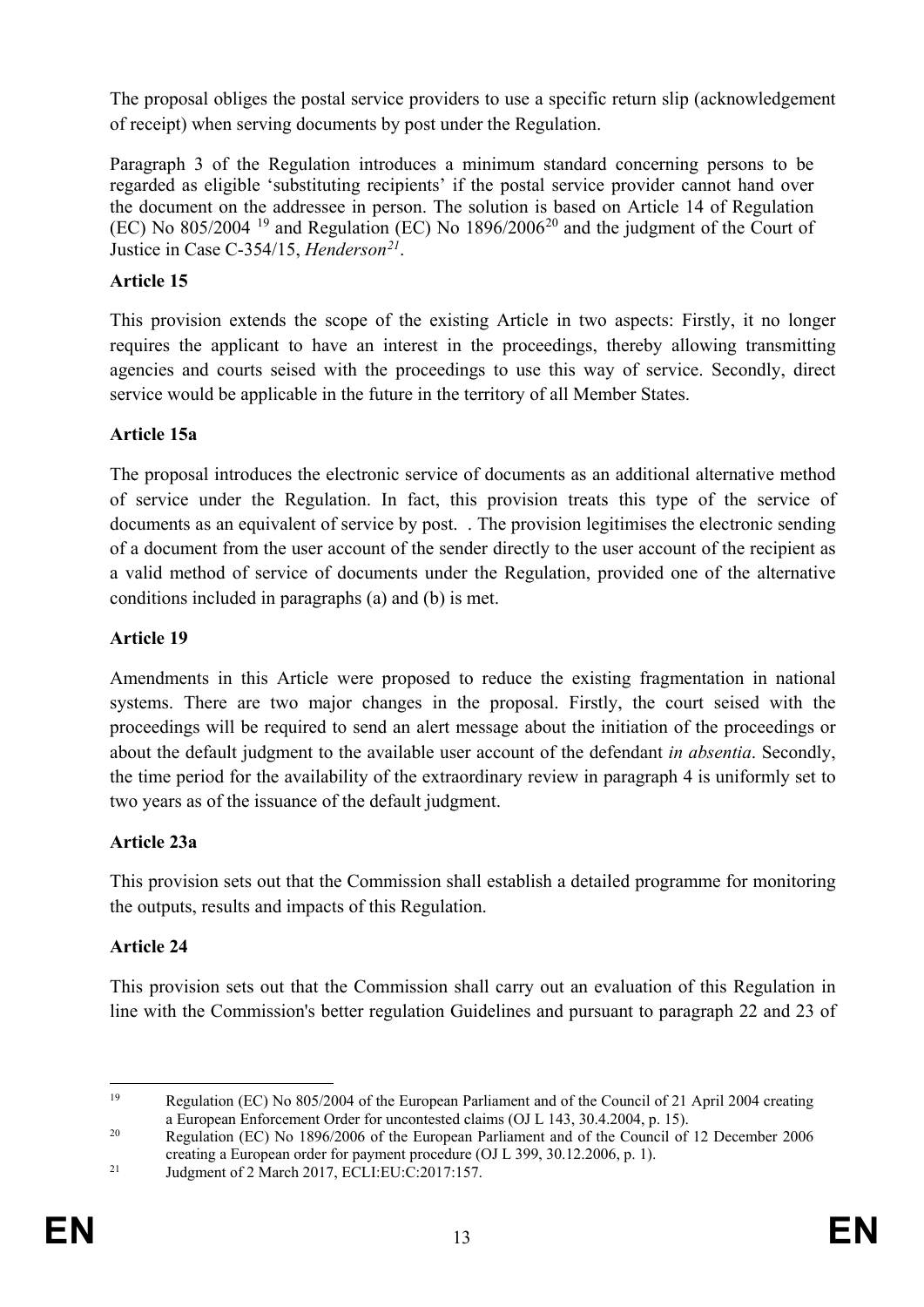the Interinstitutional Agreement of 13 April 2016, and present a Report on the main findings to the European Parliament, the Council and the European Economic and Social Committee.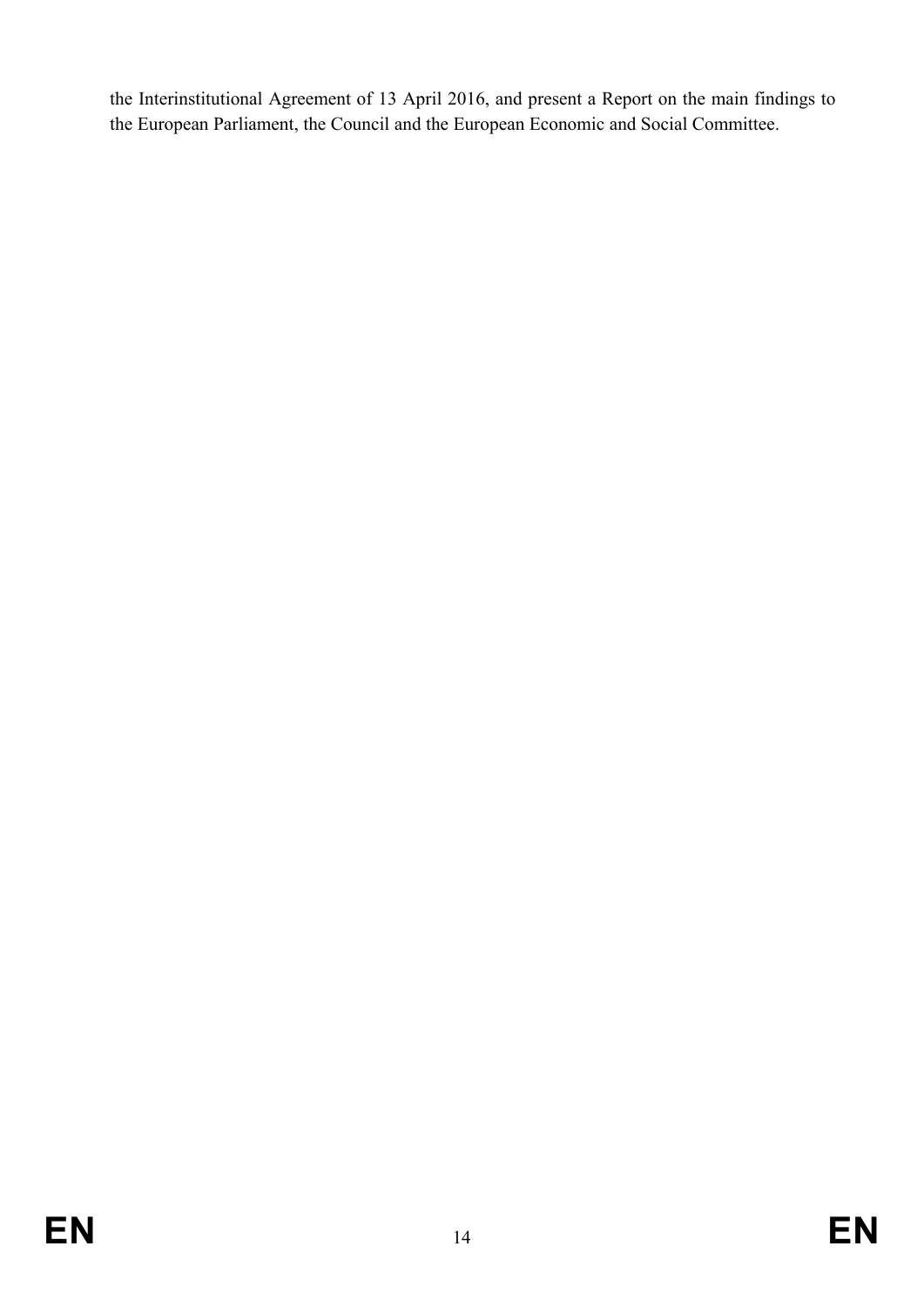### 2018/0204 (COD)

### Proposal for a

### **REGULATION OF THE EUROPEAN PARLIAMENT AND OF THE COUNCIL**

### **amending Regulation (EC) No 1393/2007 of the European Parliament and of the Council on the service in the Member States of judicial and extrajudicial documents in civil or commercial matters (service of documents)**

THE EUROPEAN PARLIAMENT AND THE COUNCIL OF THE EUROPEAN UNION,

Having regard to the Treaty on the Functioning of the European Union, and in particular Article 81 thereof,

Having regard to the proposal from the European Commission,

After transmission of the draft legislative act to the national parliaments,

Having regard to the opinion of the European Economic and Social Committee<sup>[1](#page-16-0)</sup>,

Having regard to the opinion of the Committee of the Regions<sup>[2](#page-16-1)</sup>,

Acting in accordance with the ordinary legislative procedure,

Whereas:

- (1) In the interests of the proper functioning of the internal market, it is necessary to further improve and expedite the transmission and service between the Member States of judicial and extrajudicial documents in civil and commercial matters.
- (2) Regulation (EC) No 1393/2007 of the European Parliament and of the Council[3](#page-16-2) lays down rules on the service in the Member States of judicial and extrajudicial documents in civil or commercial matters.
- (3) The increasing judicial integration of Member States, where the abolition of exequatur (intermediate procedure) has become a general rule, has brought to light the limits of the rules in Regulation (EC) No 1393/2007.
- (4) In order to ensure the speedy transmission of documents to other Member States for the purposes of service there, all appropriate means of modern communication technology should be used, provided that certain conditions as to the integrity and reliability of the document received are observed. For that purpose, all communication and exchanges of documents between the agencies and bodies designated by the Member States should be carried out through a decentralised IT system composed of national IT systems.
- (5) The receiving agency should, in all circumstances and with no margin of discretion in that regard, inform the addressee in writing using the standard form that he or she may

<span id="page-16-0"></span> $\frac{1}{2}$  OJ C, , p. .

 $\overline{O}$   $\overline{O}$   $\overline{O}$   $\overline{O}$   $\overline{O}$   $\overline{O}$   $\overline{O}$   $\overline{O}$   $\overline{O}$   $\overline{O}$   $\overline{O}$   $\overline{O}$   $\overline{O}$   $\overline{O}$   $\overline{O}$   $\overline{O}$   $\overline{O}$   $\overline{O}$   $\overline{O}$   $\overline{O}$   $\overline{O}$   $\overline{O}$   $\overline{O}$   $\overline{O}$   $\overline{$ 

<span id="page-16-2"></span><span id="page-16-1"></span><sup>3</sup> Regulation (EC) No 1393/2007 of the European Parliament and of the Council of 13 November 2007 on the service in the Member States of judicial and extrajudicial documents in civil or commercial matters (service of documents), and repealing Council Regulation (EC) No 1348/2000 (OJ L 324, 10.12.2007, p.79).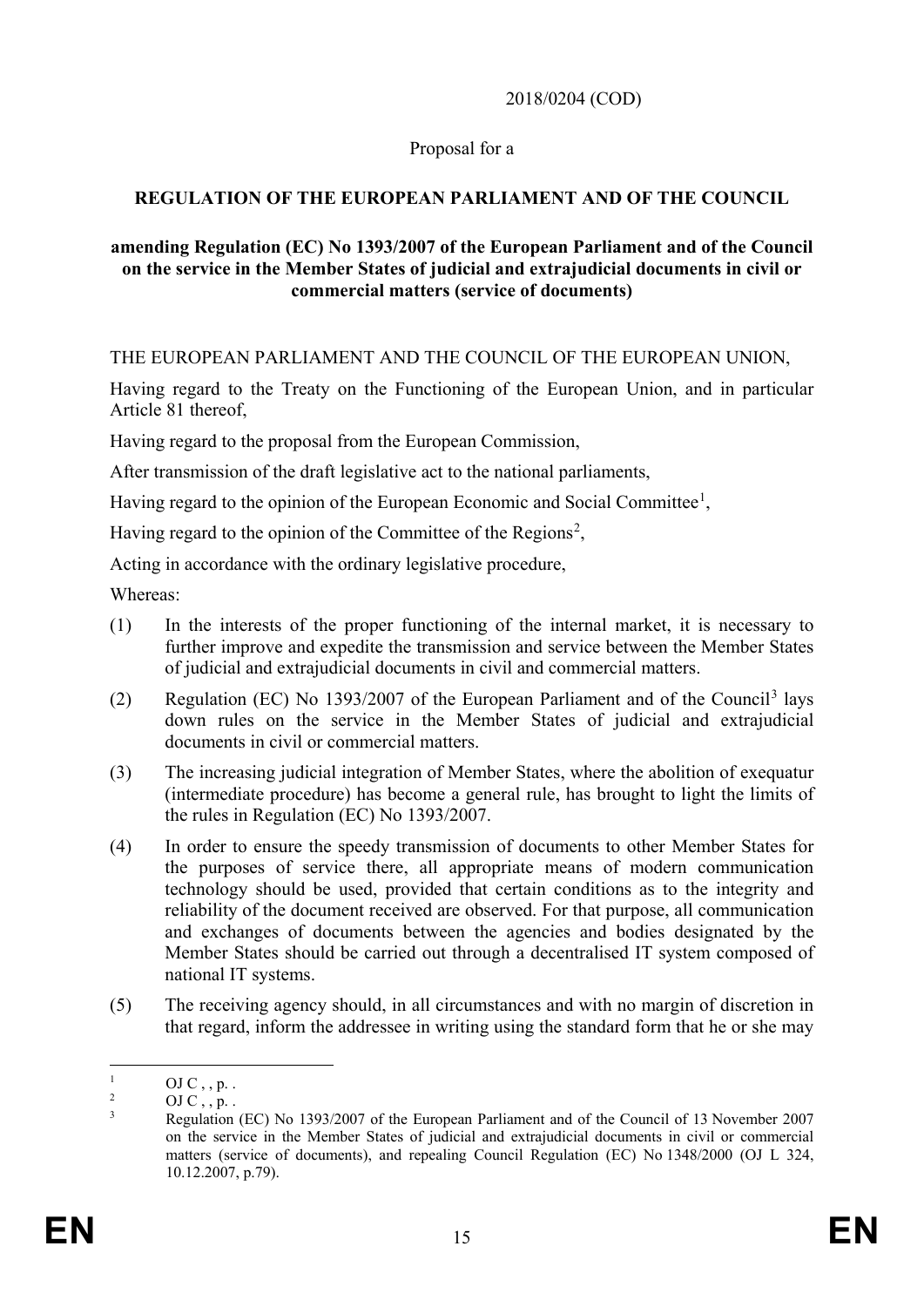refuse to accept the document to be served if it is not either in a language which he or she understands or in the official language or one of the official languages of the place of service. This rule should also apply to any subsequent service once the addressee has exercised his or her right of refusal. The right of refusal should also apply in respect of service by diplomatic or consular agents, service by postal services and direct service. It should be possible to remedy the service of the refused document by serving a translation of the document on the addressee.

- (6) If the addressee has refused to accept the document, the court or authority seised with the legal proceedings in course of which the service became necessary, should verify whether that refusal was justified. For that purpose, that court or authority should take into account all the relevant information on the file or at its disposal in order to determine the actual language skills of the addressee. When assessing the language skills of the addressee, the court could take into account factual elements such as documents written by the addressee in the language concerned, whether the addressee's profession involves such language skills (for example, teacher or interpreter), whether the addressee is a citizen of the Member State where the judicial proceedings take place, or whether the addressee previously resided in that Member State for some time. Such an assessment should not take place, if the document was drawn up or translated into the official language or one of the official languages of the place of service.
- (7) Efficiency and speed in cross-border judicial proceedings requires direct, expedited channels for serving documents on persons in other Member States. Consequently, it should be possible for a person interested in a judicial proceeding or a court or authority seised with a legal proceeding to effect service of documents directly through electronic means to the digital user account of an addressee who is domiciled in another Member State. The conditions for the use of such type of direct electronic service should ensure that electronic user accounts are used for the purpose of service of documents only if there are appropriate safeguards for the protection of the interests of the addressees, either by way of high technical standards or in form of an explicit consent given by the addressee.
- (8) The already existing direct channels for transmission and service of documents should be improved so that they provide reliable and generally accessible alternatives to the traditional transmission via the receiving agencies. For this purpose, postal service providers should use a specific acknowledgement of receipt when performing service by post under Article 14 of Regulation (EC) No 1393/2007. Similarly, it should be possible for any person interested in a judicial proceeding and for courts or authorities seised with a legal proceeding to effect service of documents in the territory of all Member States directly through the judicial officers, officials or other competent persons of the Member State addressed.
- (9) This Regulation respects fundamental rights and observes the principles recognised in particular by the Charter of Fundamental Rights of the European Union. In particular, this Regulation seeks to ensure full respect of the rights of defence of the addressees, which derive from the right to a fair trial, enshrined in Article 47 of the Charter of Fundamental Rights.
- (10) In order to enable a swift adaptation of the Annexes to Regulation (EC) No 1393/2007, the power to adopt acts in accordance with Article 290 of the Treaty on the Functioning of the European Union should be delegated to the Commission in respect of amendments to Annexes I, II and IV to that Regulation. It is of particular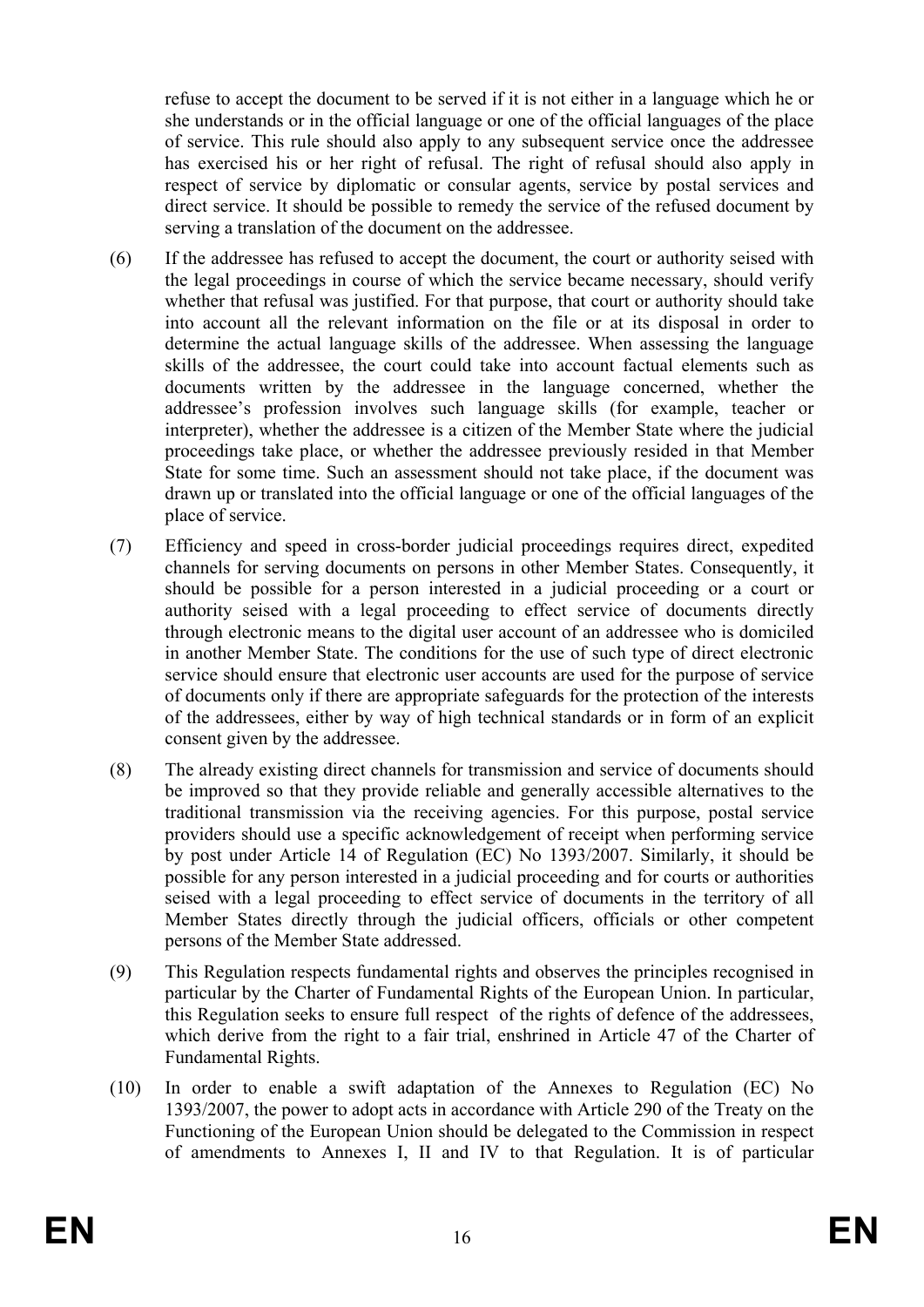importance that the Commission carry out appropriate consultations during its preparatory work, including at expert level, and that those consultations be conducted in accordance with the principles laid down in the Interinstitutional Agreement of 13 April 2016 on Better Law-Making\*. In particular, to ensure equal participation in the preparation of delegated acts, the European Parliament and the Council receive all documents at the same time as Member States' experts, and their experts systematically have access to meetings of Commission expert groups dealing with the preparation of delegated acts.

----------------------------

\*Interinstitutional Agreement between the European Parliament, the Council of the European Union and the European Commission on Better Law-Making of 13 April 2016; OJ L 123, 12.5.2016, p. 1.

- (11) In accordance with paragraphs 22 and 23 of the Interinstitutional Agreement of 13 April 2016 on Better Law-Making, the Commission should evaluate this Regulation on the basis of information collected through specific monitoring arrangements in order to assess the actual effects of the Regulation and the need for any further action.
- (12) Since the objectives of this Regulation cannot be sufficiently achieved by the Member States and can rather, by reason of the creation of a legal framework ensuring the expedite and efficient transmission and service of judicial and extrajudicial documents across the Member States, be better achieved at Union level, the Union may adopt measures, in accordance with the principle of subsidiarity as set out in Article 5 of the Treaty on European Union. In accordance with the principle of proportionality, as set out in that Article, this Regulation does not go beyond what is necessary in order to achieve that objective.
- (13) In accordance with Article 3 and Article 4a(1) of protocol No 21 on the position of the United Kingdom and Ireland in respect of the area of freedom, security and justice, annexed to the Treaty on European Union and the Treaty on the Functioning of the European Union, the [United Kingdom] [and] [Ireland] [have/has notified their/its wish to take part in the adoption and application of the present Regulation [ [are/is not taking part in the adoption of this Regulation and is not bound by it or subject to its application].
- (14) In accordance with Articles 1 and 2 of Protocol No 22 on the position of Denmark, annexed to the Treaty on European Union and the Treaty on the Functioning of the European Union, Denmark is not taking part in the adoption of this Regulation and is not bound by it or subject to its application.
- (15) Regulation (EC) No 1393/2007 should therefore be amended accordingly,

HAVE ADOPTED THIS REGULATION:

### *Article 1*

Regulation (EC) No 1393/2007 is amended as follows:

(1) Article 1 is replaced by the following:

#### *"Article 1* **Scope and definitions**

1. This Regulation shall apply in civil and commercial matters to the service of: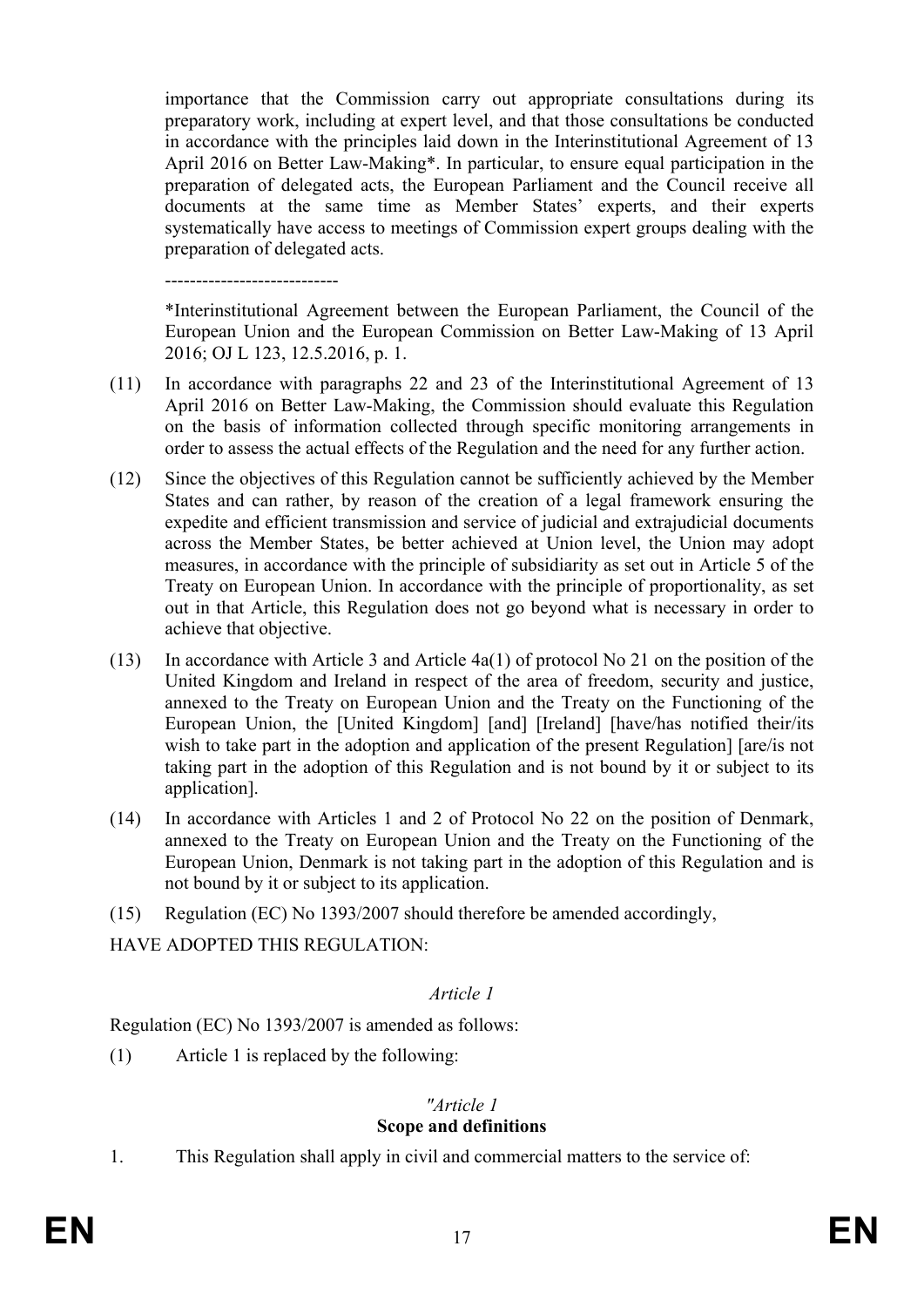- (a) judicial documents on persons domiciled in a Member State other than the one where the judicial proceedings take place ;
- (b) extrajudicial documents that have to be transmitted from one Member State to another.

It shall not extend in particular to revenue, customs or administrative matters or to liability of the State for actions or omissions in the exercise of state authority (*acta iure imperii*).

- 2. With the exception of Article 3c, this Regulation shall not apply where the address of the person to be served with the document is not known.
- 3. This Regulation shall not apply to service of a document on the party's authorised representative in the Member State where the proceedings are taking place regardless of the place of residence of that party.
- 4. For the purposes of this Regulation, the following definitions shall apply:
	- (a) 'Member State' means the Member States with the exception of Denmark.
	- (b) 'the forum Member State' means the Member State where the judicial proceedings take place.";
- (2) in Article 2 (4), point (c) is replaced by the following:
	- "(c) the means of receipt of documents available to them for the cases set out in Article  $3a(6)$ ; ";
- (3) the following Articles 3a, 3b and 3c are inserted:

----------------------------------------

#### *"Article 3a*

#### **Means of communication to be used by transmitting and receiving agencies, and central bodies**

- 1. Documents, requests, confirmations, receipts, certificates and any communication carried out on the basis of the standard forms in Annex I between the transmitting agencies and receiving agencies, between those agencies and the central bodies, or between the central bodies of the different Member States shall be transmitted through a decentralised IT system composed of national IT systems interconnected by a communication infrastructure enabling the secure and reliable cross-border exchange of information between the national IT systems.
- 2. The general legal framework for the use of trust services set out in Council Regulation (EU) No 910/2014\* shall apply to the documents, requests, confirmations, receipts, certificates and any communication transmitted through the decentralised IT system referred to in paragraph 1.
- 3. Where the documents, requests, confirmations, receipts, certificates and other communication referred to in paragraph 1 require or feature a seal or handwritten signature, 'qualified electronic seals' and 'qualified electronic signatures' as defined in Regulation (EU) No 910/2014 of the European Parliament and of the Council may be used instead.
- 4. If transmission in accordance with paragraph 1 is not possible due to an unforeseen and exceptional disruption of the decentralised IT system, transmission shall be carried out by the swiftest possible alternative means.

**EN** <sup>18</sup> **EN**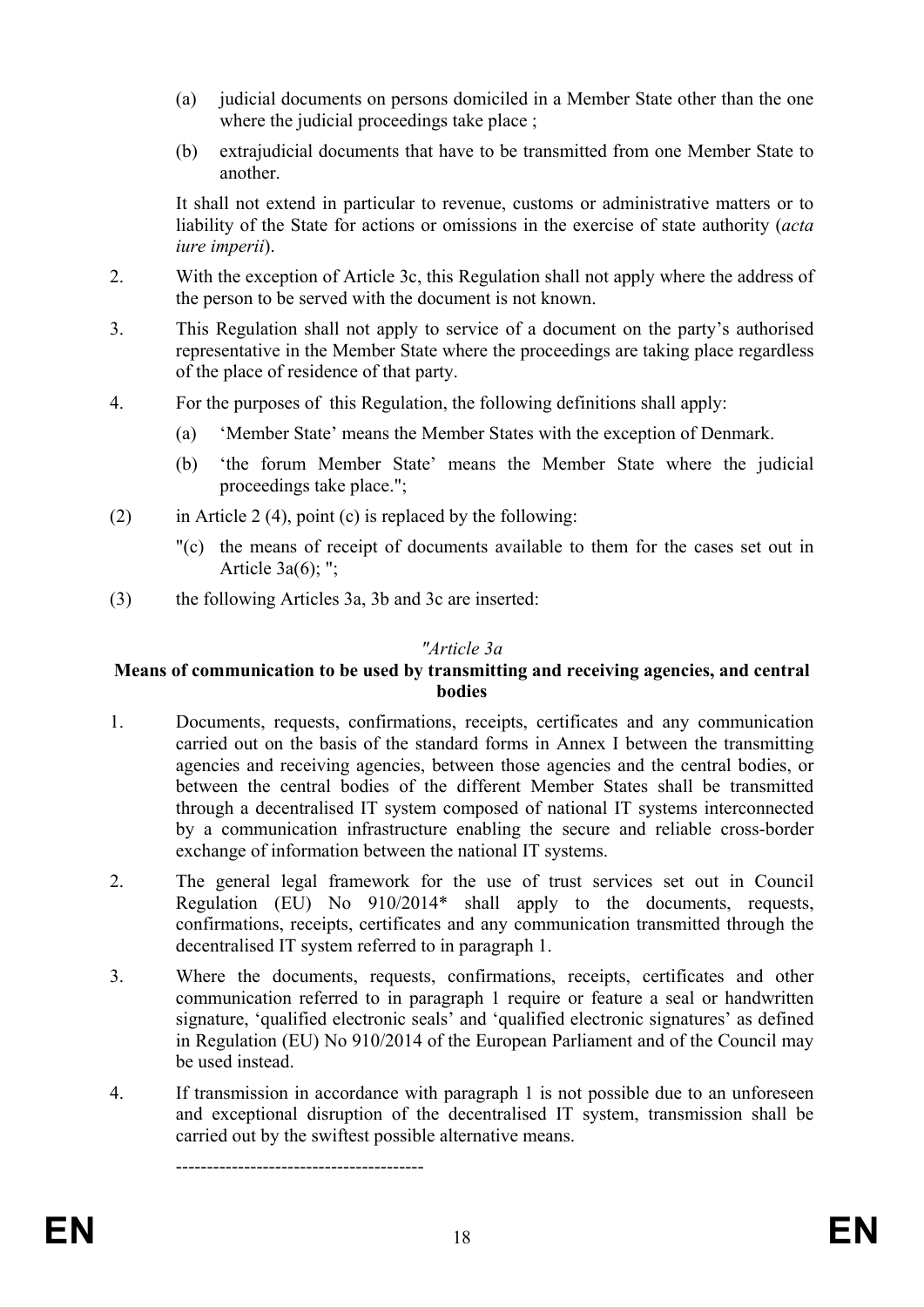Regulation (EU) No 910/2014 of the European Parliament and of the Council of 23 July 2014 on electronic identification and trust services for electronic transactions in the internal market and repealing Directive 1999/93/EC (OJ L 257, 28.8.2014, p. 73).

#### *Article 3b*

#### **Costs of establishing the decentralised IT system**

- 1. Each Member State shall bear the costs of the installation, operation and maintenance of its communication infrastructure access points interconnecting the national IT systems in the context of the decentralised IT system referred to in Article 3a.
- 2. Each Member State shall bear the costs of establishing and adjusting its national IT systems to make them interoperable with the communication infrastructure, as well as the costs of administering, operating and maintaining those systems.
- 3. Paragraphs 1 and 2 shall be without prejudice to the possibility to apply for grants to support activities referred to in those paragraphs under the Union's financial programmes.

### *Article 3c* **Assistance in address enquiries**

- 1. Where the address of the person to be served with the judicial or extrajudicial document in another Member State is not known, Member States shall provide assistance by one or more of the following means:
	- (a) judicial assistance to determine the address of the person to be served by designated authorities upon the request of the court of the Member State seised with a proceeding:
	- (b) the possibility for persons from other Member States to submit requests for information on addresses directly to domicile registers or other publicly accessible databases including electronically, by means of a standard form via the European e-justice Portal;
	- (c) detailed practical guidance on the mechanisms available for the determination of the addresses of persons within the framework of the European Judicial Network in civil and commercial matters and with a view to making the information available to the public.
- 2. Each Member State shall provide the Commission with the following information:
	- (a) the method of assistance which the Member State will provide in its territory pursuant to paragraph 1;
	- (b) where applicable, the names and addresses of the authorities referred to in paragraph  $(1)$   $(a)$  and  $(b)$ .

Member States shall notify the Commission of any subsequent modification of that information."

(4) Article 4 is replaced by the following: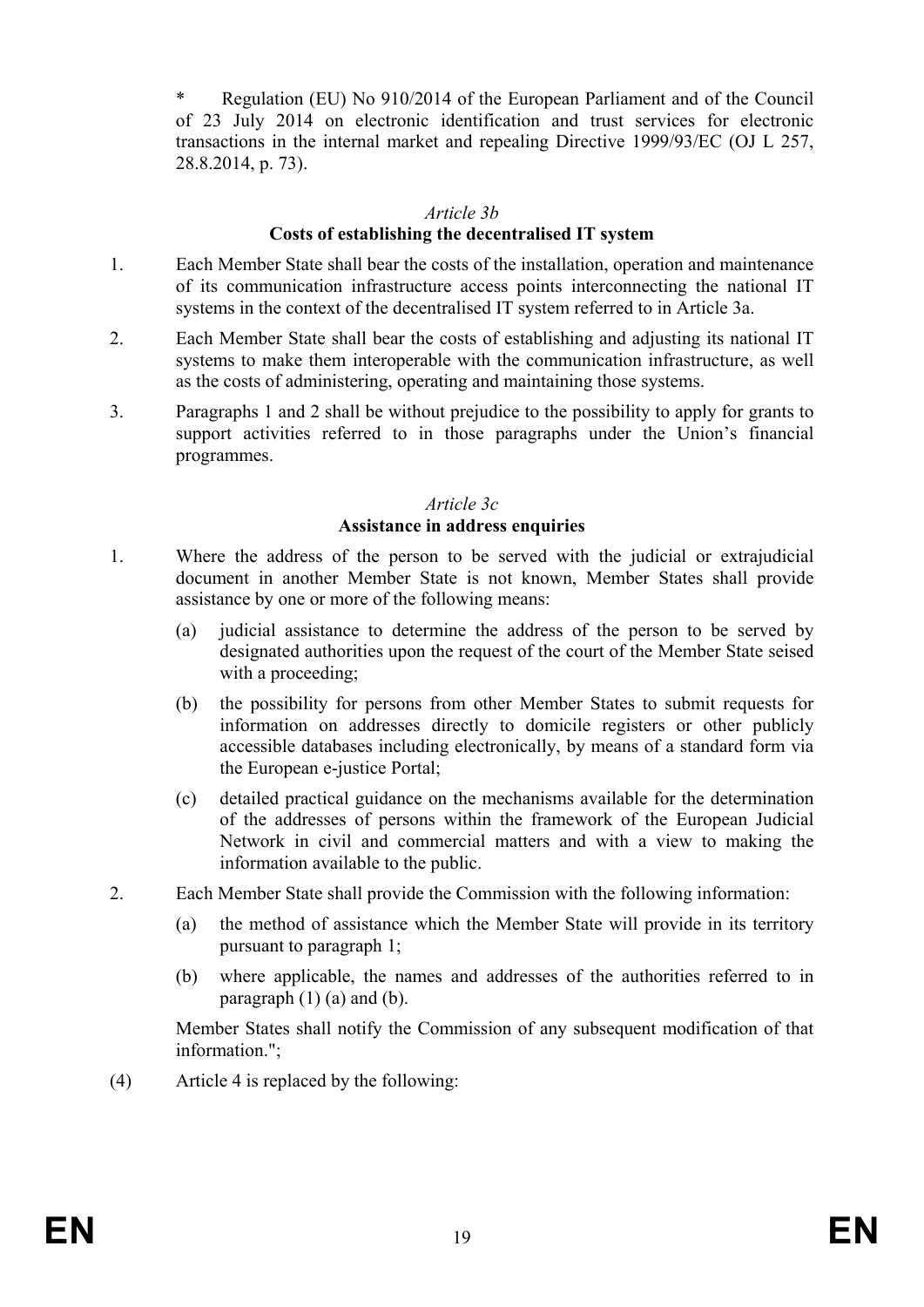### *"Article 4* **Transmission of documents**

- 1. Judicial documents shall be transmitted directly and as soon as possible between the agencies designated pursuant to Article 2.
- 2. The document to be transmitted shall be accompanied by a request drawn up using the standard form set out in Annex I. The form shall be completed in the official language of the Member State addressed or, if there are several official languages in that Member State, the official language or one of the official languages of the place where service is to be effected, or in another language which that Member State has indicated it can accept. Each Member State shall indicate the official language or languages of the Union other than its own which is or are acceptable to it for completion of the form.
- 3. The documents that are transmitted through the decentralised IT system referred to in Article 3a shall not be denied legal effect and admissibility as evidence in legal proceedings solely on the grounds that they are in an electronic form. If paper documents are transformed into electronic form for the purpose of transmission through the decentralised IT system, the electronic copies or their printouts shall have the same effect as the original documents.":
- (5) Article 6 is replaced by the following:

### *"Article 6*

#### **Receipt of documents by receiving agency**

- 1. On receipt of a document, an automatic receipt of delivery shall be sent to the transmitting agency via the decentralised IT system referred to in Article 3a.
- 2. Where the request for service cannot be fulfilled on the basis of the information or documents transmitted, the receiving agency shall contact the transmitting agency in order to secure the missing information or documents.
- 3. If the request for service is manifestly outside the scope of this Regulation or if noncompliance with the formal conditions required makes service impossible, the request and the documents transmitted shall be returned, on receipt, to the transmitting agency, together with the notice of return using the standard form set out in Annex I.
- 4. A receiving agency receiving a document for service but not having territorial jurisdiction to serve it shall forward it, as well as the request, through the decentralised IT system referred to in Article 3a to the receiving agency having territorial jurisdiction in the same Member State if the request complies with the conditions laid down in Article 4(2) and shall inform the transmitting agency accordingly using the standard form set out in Annex I. Upon receipt of the document and the request by the receiving agency having territorial jurisdiction in the same Member State, an automatic receipt of delivery is sent to the transmitting agency, via the decentralised IT system referred to in Article 3a." ;
- (6) The following Article 7a is inserted: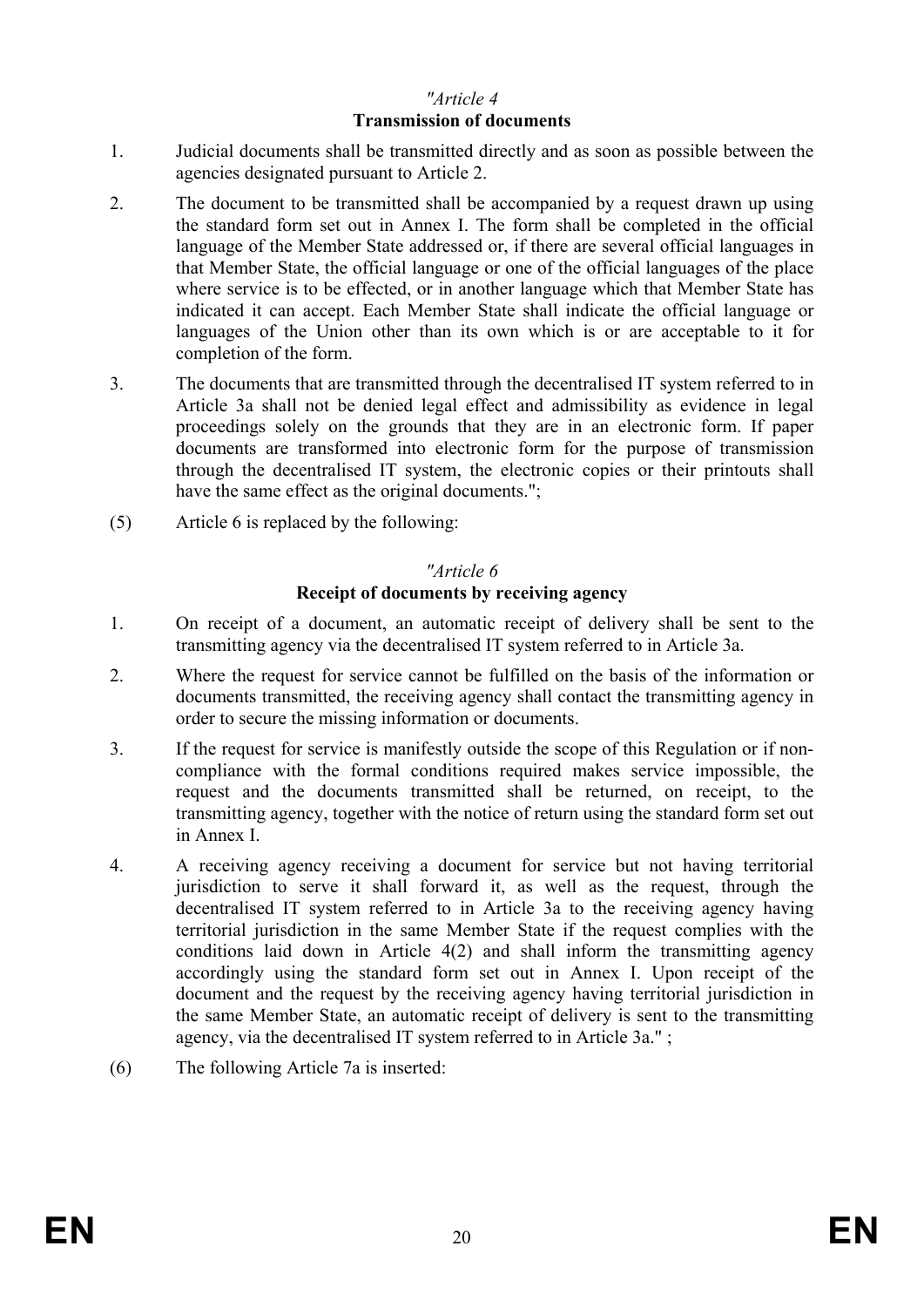### *"Article 7a*

#### **Obligation to appoint a representative for the purpose of service in the forum Member State**

- 1. Where a document instituting the proceedings has been served upon the defendant, the law of the forum Member State may impose an obligation upon parties who are domiciled in another Member State to appoint a representative for the purpose of service of documents on them in the forum Member State.
- 2. Where a party fails to comply with the obligation to appoint a representative in accordance with paragraph 1 and has not expressed his or her consent to use an electronic user account for service in accordance with point (b) of Article 15a, any method of service permitted under the law of the forum Member State may be used for service of documents during the proceedings, provided that the party concerned has been duly informed about this consequence.";
- (7) Article 8 is replaced by the following:

#### *"Article 8*

### **Refusal to accept a document**

- 1. The receiving agency shall inform the addressee, using the standard form set out in Annex II, that he or she may refuse to accept the document to be served if it is not written in, or accompanied by a translation into, either of the following languages:
	- (a) a language which the addressee understands;

or

- (b) the official language of the Member State addressed or, if there are several official languages in that Member State, the official language or one of the official languages of the place where service is to be effected.
- 2. The addressee may refuse to accept the document at the time of service or within two weeks by returning the standard form set out in Annex II to the receiving agency.
- 3. Where the receiving agency is informed that the addressee refuses to accept the document in accordance with paragraphs 1 and 2, it shall immediately inform the transmitting agency by means of the certificate provided for in Article 10 and return the request.
- 4. If the addressee has refused to accept the document in accordance with paragraphs 1 and 2, the court or authority seised with the legal proceedings, in the course of which service was carried out, shall verify whether the refusal was well founded.
- 5. The service of the document may be remedied through the service on the addressee, in accordance with the provisions of this Regulation of the document accompanied by a translation into a language provided for in paragraph 1. In that case, the date of service of the document shall be the date on which the document accompanied by the translation is served in accordance with the law of the Member State addressed. However, where according to the law of a Member State, a document has to be served within a particular period, the date to be taken into account with respect to the applicant shall be the date of the service of the initial document determined pursuant to Article 9(2).
- 6. Paragraphs 1 to 5 shall apply to the other means of transmission and service of judicial documents provided for in Section 2.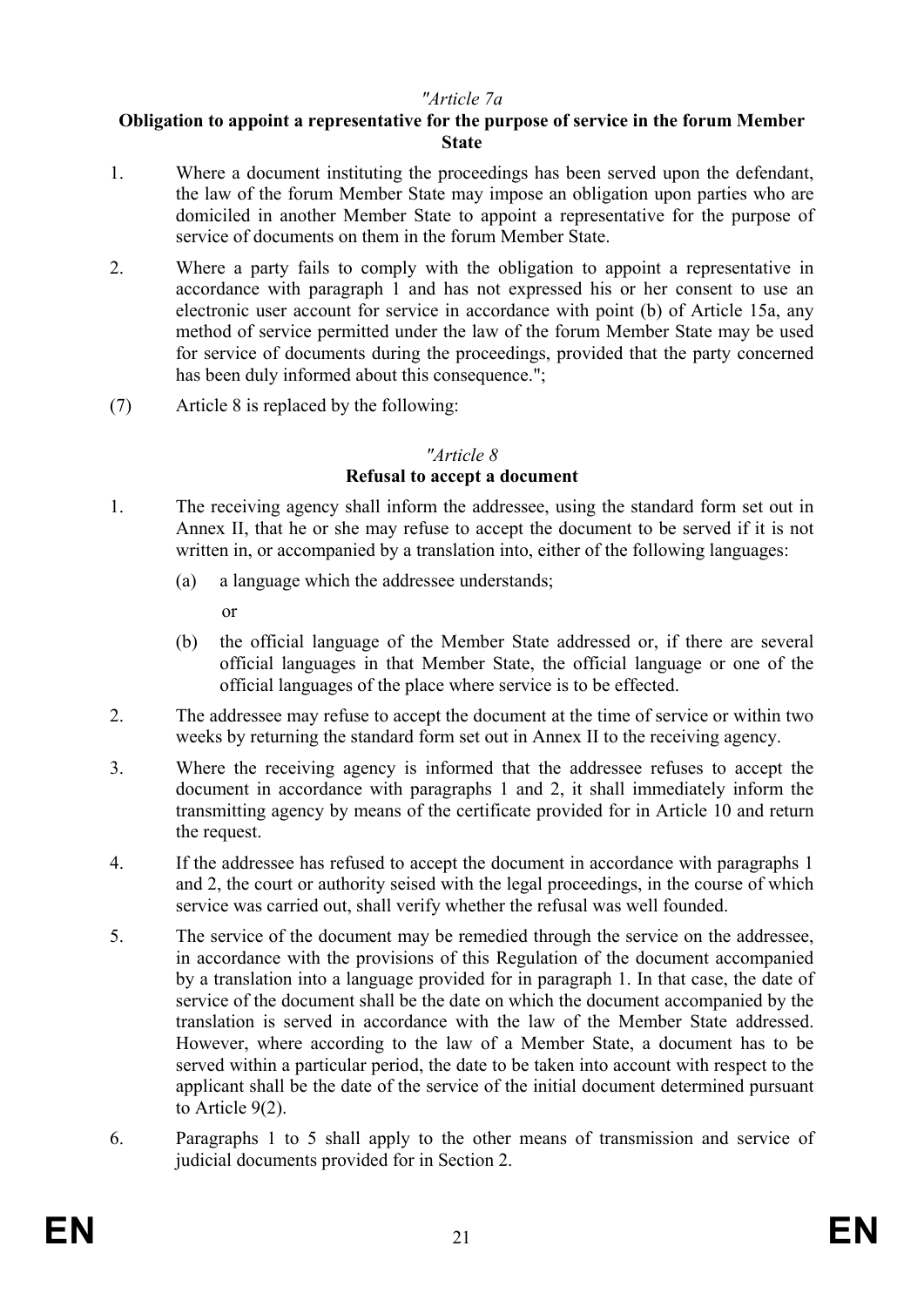- 7. For the purposes of paragraph 1, the diplomatic or consular agents, where service is effected in accordance with Article 13, or the authority or person, where service is effected in accordance with Article 14 or 15a, shall inform the addressee that he or she may refuse to accept the document and that any document refused must be sent to those agents or to that authority or person respectively.";
- (8) in Article 10, paragraph 1 is replaced by the following:
- "1. When the formalities concerning the service of the document have been completed, a certificate of completion of those formalities shall be drawn up in the standard form set out in Annex I and addressed to the transmitting agency.";
- (9) Articles 14 and 15 are replaced by the following:

#### *"Article 14* **Service by postal services**

- 1. Service of judicial documents may be effected directly by postal services on persons domiciled in another Member State by registered letter with acknowledgement of receipt.
- 2. For the purpose of this Article, service by post shall be carried out by using the specific acknowledgement of receipt set out in Annex IV.
- 3. Irrespective of the law of the Member State of origin, service by post shall be considered as validly effected also, if the document was delivered at the addressee's home address on adult persons who are living in the same household as the addressee or are employed there by the addressee, and who have the ability and are willing to accept the document.

### *Article 15*

#### **Direct service**

- 1. Service of judicial documents may be effected on persons domiciled in another Member State directly through the judicial officers, officials or other competent persons of the Member State addressed.
- 2. Each Member State shall provide the Commission with the information on the type of professions or competent persons who are permitted to carry out service under this Article in their territory.";
- (10) The following Article 15a is inserted:

# *"Article 15a*

### **Electronic service**

Service of judicial documents may be effected directly on persons domiciled in another Member State through electronic means to user accounts accessible to the addressee, provided that one of the following conditions is fulfilled:

- (a) the documents are sent and received using qualified electronic registered delivery services within the meaning of Regulation (EU) No 910/2014 of the European Parliament and of the Council
- (b) after the commencement of legal proceedings, the addressee gave express consent to the court or authority seised with the proceedings to use that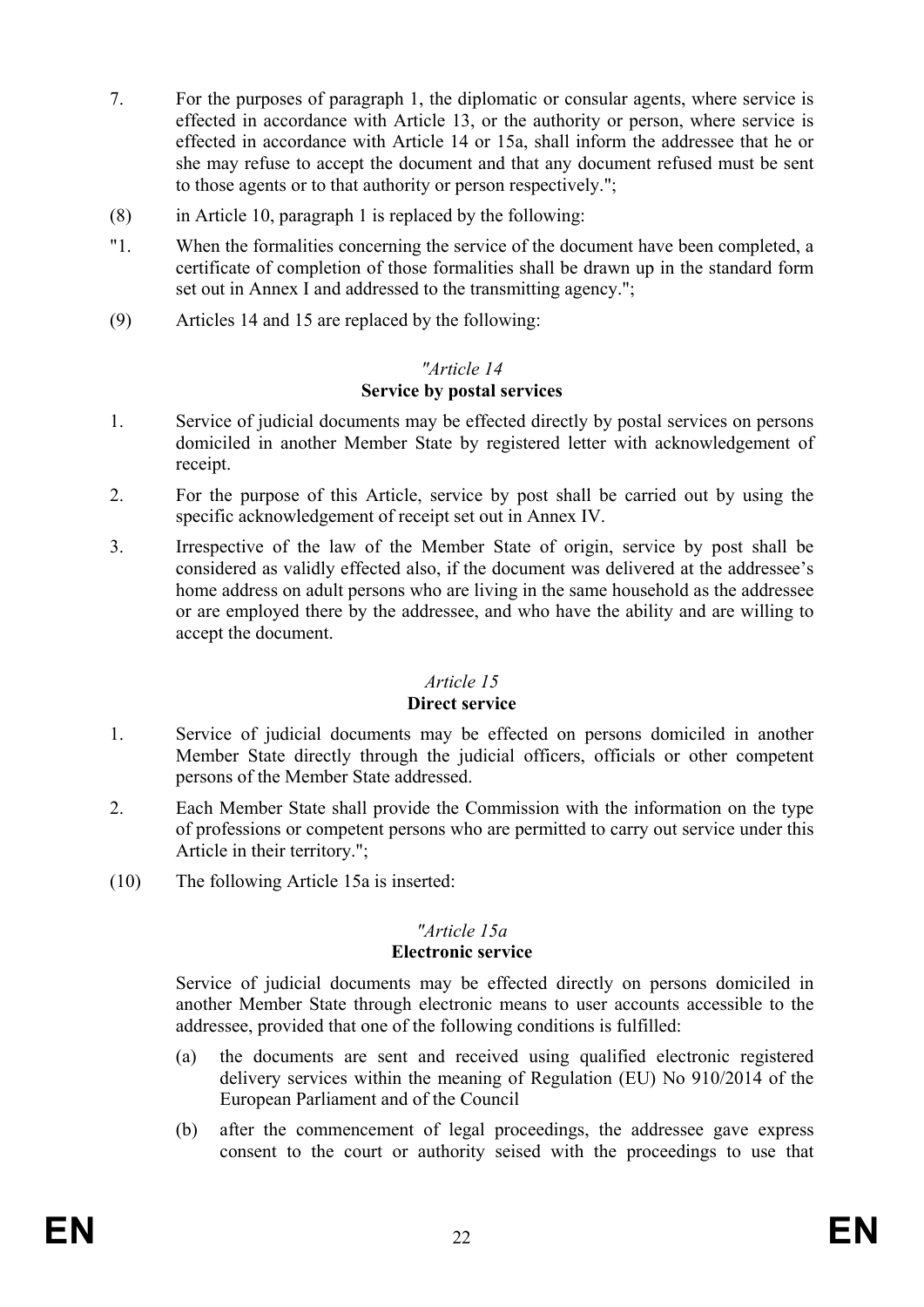particular user account for purposes of serving documents in course of the legal proceedings.";

(11) Articles 17 and 18 are replaced by the following:

### *"Article 17*

#### **Amendment of the Annexes**

The Commission is empowered to adopt delegated acts in accordance with Article 18 to amend Annexes I, II and IV to update the standard forms or to make technical changes to those forms.

# *Article 18*

### **Exercise of the delegation**

- 1. The power to adopt delegated acts is conferred on the Commission subject to the conditions laid down in this Article.
- 2. The power to adopt delegated acts referred to in Article 17 shall be conferred on the Commission for an indeterminate period of time from [*the date of entry into force of this Regulation*].
- 3. The delegation of power referred to in Article 17 may be revoked at any time by the European Parliament or by the Council. A decision to revoke shall put an end to the delegation of the power specified in that decision. It shall take effect the day following the publication of the decision in the Official Journal of the European Union or at a later date specified therein. It shall not affect the validity of any delegated acts already in force.
- 4. Before adopting a delegated act, the Commission shall consult experts designated by each Member State in accordance with the principles laid down in the Interinstitutional Agreement of 13 April 2016 on Better Law-Making\*.
- 5. As soon as it adopts a delegated act, the Commission shall notify it simultaneously to the European Parliament and to the Council.
- 6. A delegated act adopted pursuant to Article 17 shall enter into force only if no objection has been expressed either by the European Parliament or by the Council within a period of two months of notification of that act to the European Parliament and the Council or if, before the expiry of that period, the European Parliament and the Council have both informed the Commission that they will not object. That period shall be extended by two months at the initiative of the European Parliament or of the Council.";
- (12) the following Articles 18a and 18b are inserted:

#### *"Article 18a* **Establishment of the decentralised IT system**

The Commission shall adopt implementing acts establishing the decentralised IT system as referred to in Article 3a. Those implementing acts shall be adopted in accordance with the examination procedure referred to in Article 18b (2).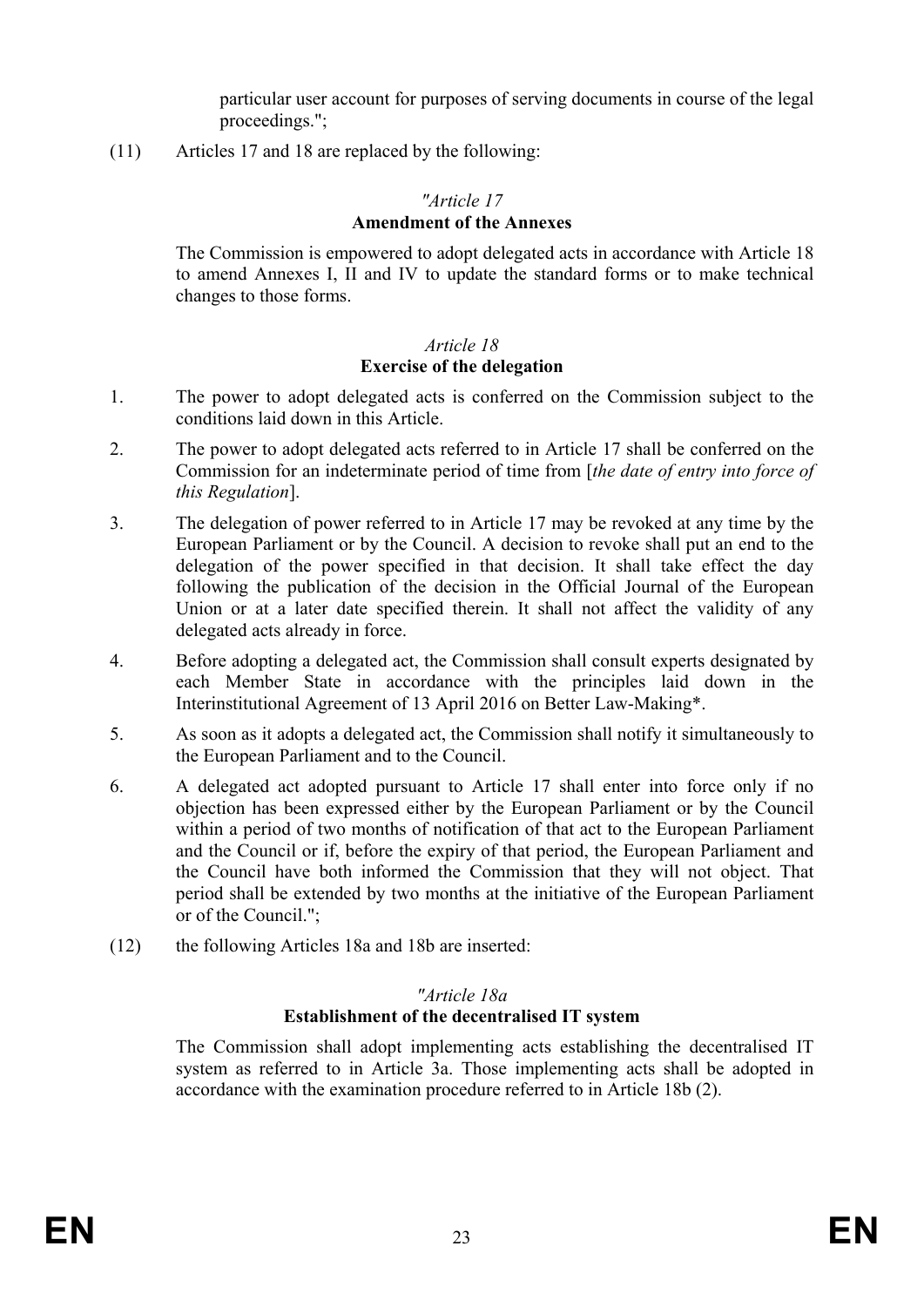### *Article 18b*

#### **Committee procedure**

- 1. The Commission shall be assisted by a committee. That committee shall be a committee within the meaning of Regulation (EU) No 182/2011.
- 2. Where reference is made to this paragraph, Article 5 of Regulation (EU) No 182/2011 shall apply.";
- (13) Article 19 is replaced by the following:

#### *"Article 19*

#### **Defendant not entering an appearance**

- 1. Where a document instituting the proceedings has had to be transmitted to another Member State for the purpose of service under the provisions of this Regulation and the defendant has not appeared, judgment shall not be given until it is established that the service or the delivery was effected in sufficient time to enable the defendant to defend and that:
	- (a) the document was served by a method prescribed by the internal law of the Member State addressed for the service of documents in domestic actions upon persons who are within its territory; or
	- (b) the document was actually delivered to the defendant or to his residence by another method provided for by this Regulation;
- 2. Notwithstanding the provisions of paragraph 1, the judge may give judgment even if no certificate of service or delivery has been received, where all the following conditions are fulfilled:
	- (a) the document was transmitted by one of the methods provided for in this Regulation;
	- (b) a period of time of not less than six months, considered adequate by the judge in the particular case, has elapsed since the date of the transmission of the document;
	- (c) no certificate of any kind has been received, even though every reasonable effort has been made to obtain it through the competent authorities or bodies of the Member State addressed.
- 3. Where the conditions set out in paragraph 2 are met, reasonable efforts shall be made to inform the defendant through any available channels of communication, including means of modern communication technology, for which an address or an account is known to the court seised, that court proceedings have been instituted against him or her.
- 4. Notwithstanding paragraphs 1 and 2, the judge may, in case of urgency, order any provisional or protective measures.
- 5. Where a document instituting the proceedings has had to be transmitted to another Member State for the purpose of service under the provisions of this Regulation and a judgment has been entered against a defendant who has not appeared, the judge shall have the power to relieve the defendant from the effects of the expiry of the time for appeal from the judgment where both of the following conditions are fulfilled: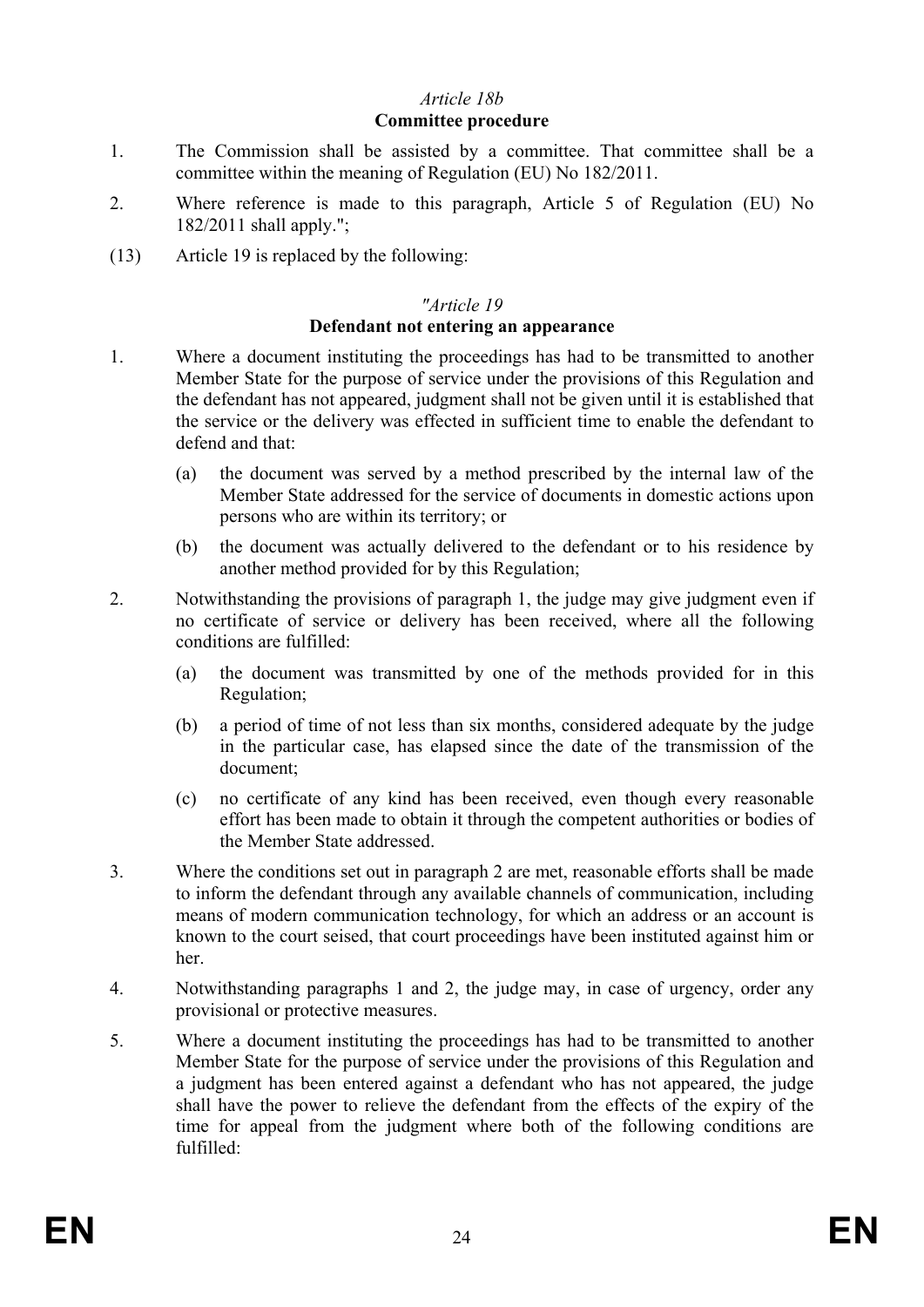- (a) the defendant, without any fault on his part, did not have knowledge of the document in sufficient time to defend, or knowledge of the judgment in sufficient time to appeal;
- (b) the defendant has disclosed a prima facie defence to the action on the merits.

An application for relief may be filed only within a reasonable time after the defendant has knowledge of the judgment.

Such application shall not be entertained if it is filed more than two years following the date of the judgment.

- 6. After the expiry of the period of two years following the date of the judgment referred to in paragraph 2, the provisions of national law allowing for an extraordinary relief from the effects of the expiry of the time for appeal may not be applied in the context of challenging the recognition and enforcement of that judgment in another Member State.
- 7. Paragraphs 5 and 6 shall not apply to judgments concerning the status or capacity of persons.";
- (14) in Article 23, paragraph 1 is replaced by the following:
- "1. Member States shall communicate to the Commission the information referred to in Articles 2, 3, 3c, 4, 10, 11, 13, and 15. Member States shall communicate to the Commission if, according to their law, a document has to be served within a particular period as referred to in Articles 8(3) and 9(2)."
- (15) The following Article 23a is inserted:

### *"Article 23a*

#### **Monitoring**

- 1. By [*two years after the date of application*] at the latest, the Commission shall establish a detailed programme for monitoring the outputs, results and impacts of this Regulation.
- 2. The monitoring programme shall set out the means by which and the intervals at which the data and other necessary evidence are to be collected. It shall specify the action to be taken by the Commission and by the Member States in collecting and analysing the data and other evidence.
- 3. Member States shall provide the Commission with the data and other evidence necessary for the monitoring."
- (16) Article 24 is replaced by the following:

#### *"Article 24*  **Evaluation**

- 1. No sooner than [*five years after the date of application of this Regulation*], the Commission shall carry out an evaluation of this Regulation and present a report on the main findings to the European Parliament, the Council and the European Economic and Social Committee.
- 2. Member States shall provide the Commission with the information necessary for the preparation of that report."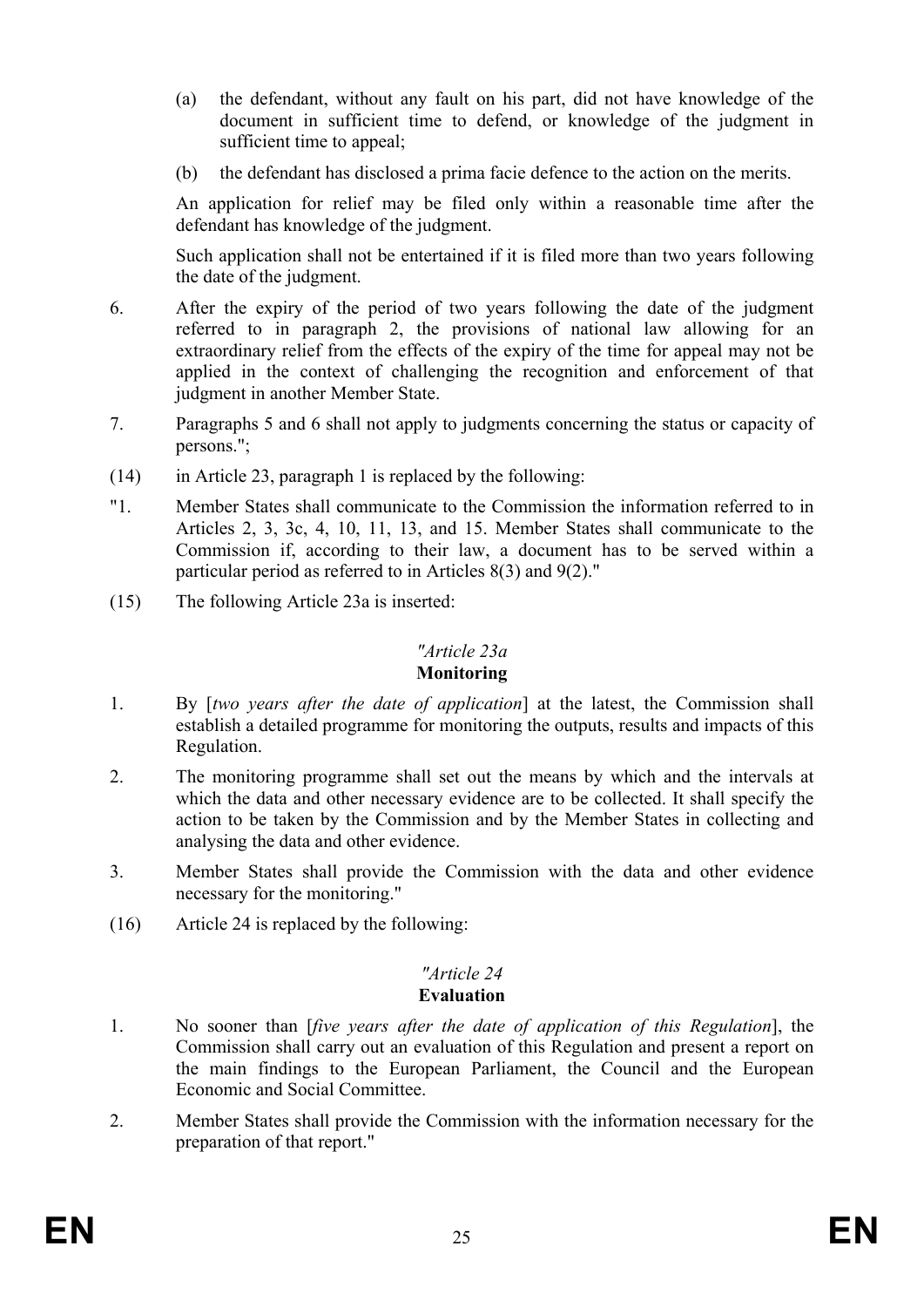(17) A new Annex IV, as set out in the Annex to this Regulation is added.

# *Article 2*

This Regulation shall enter into force on the twentieth day following that of its publication in the *Official Journal of the European Union*.

It shall apply from …..[*18 months after the entry into force of the Regulation*].

However:

(a) point (14) of Article 1 shall apply from …..[*12 months after its entry into force*] and

points (3), (4) and (5) in Article 1 shall apply from …..[*24 months after its entry into force*]. This Regulation shall be binding in its entirety and directly applicable in the Member States in accordance with the Treaties.

Done at Brussels,

*For the European Parliament For the Council The President The President*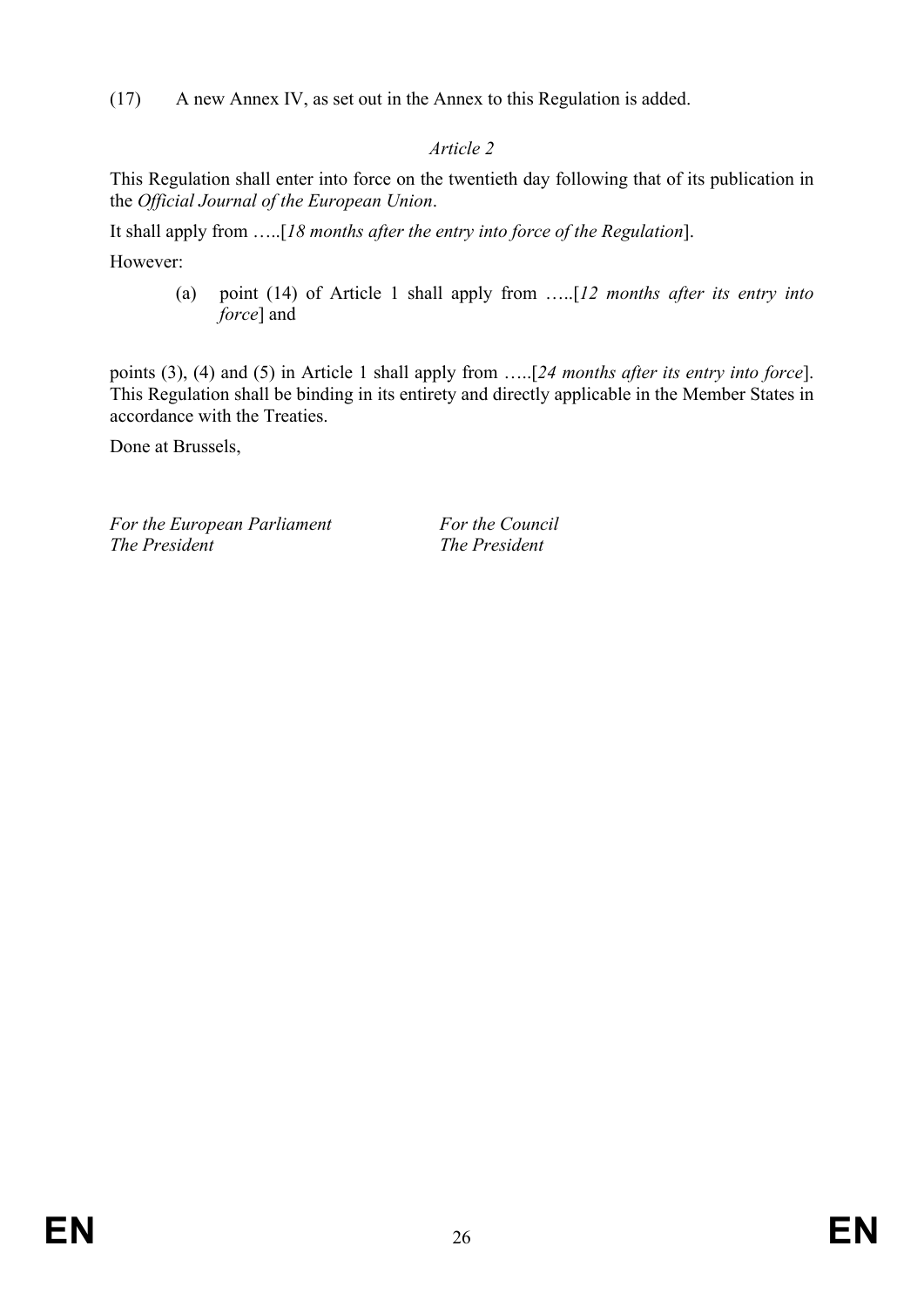

EUROPEAN **COMMISSION** 

> Brussels, 31.5.2018 COM(2018) 379 final

ANNEX

# **ANNEX**

**to the**

**Proposal for a**

# **REGULATION OF THE EUROPEAN PARLIAMENT AND OF THE COUNCIL**

**amending Regulation (EC) No 1393/2007 of the European Parliament and of the Council on the service in the Member States of judicial and extrajudicial documents in civil or commercial matters (service of documents)**

{SEC(2018) 272 final} - {SWD(2018) 286 final} - {SWD(2018) 287 final}